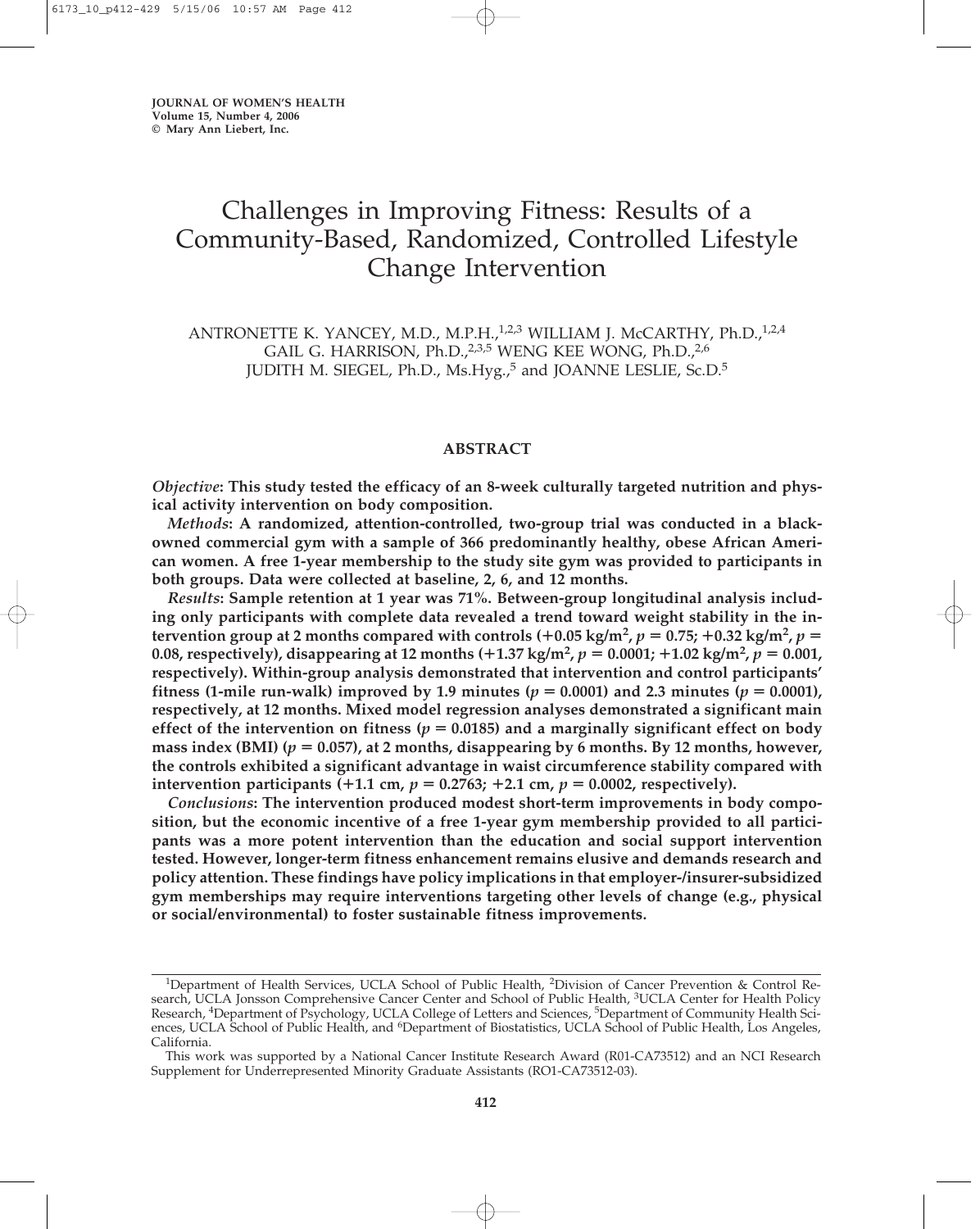# **INTRODUCTION**

**T**HE MAGNITUDE AND ASSOCIATED COSTS of the obesity epidemic are of increasing concern as the baby boom segment of the American population ages. $<sup>1</sup>$  Addressing the acceleration of this</sup> epidemic has become a national public health priority.2,3 Although body weight increases with age for most people, African American women display a marked excess of obesity compared with women of other ethnicities and with men.<sup>4,5</sup> Consequently, rates are elevated in this group for a number of obesity-related health outcomes, including certain cancers. $6-9$  As 20% of cancer incidence in women is attributable to obesity<sup>4,5</sup> and obesity increases cancer mortality, black women represent a high-risk group for such obesity-related cancers as colon cancer, breast cancer, multiple myeloma, and endometrial cancer. $10-16$ 

Substantial scientific attention is now directed toward eliminating ethnic disparities in health status and disease outcomes, and obesity has been highlighted as an important contributor to chronic disease disparities.<sup>17</sup> Public health obesity control strategies are beginning to focus on prevention of weight gain and chronic disease in populations at increased risk of obesity through promotion of physical activity and nutritious eating patterns rather than imposing aggressive caloric restriction to produce weight losses unrealistic to achieve and maintain.18 As the importance of physical activity in preventing weight gain and in ameliorating the adverse sequelae of the less severe levels of obesity is increasingly recognized, $18-22$  this approach may be particularly indicated for African American women. This population has lower physical activity levels and experiences greater barriers to physical activity participation than those of other major ethnic/ gender groups. $23-25$  In addition, physical activity is an independent cancer-protective factor.<sup>26</sup>

Progress in developing culturally salient approaches has been hampered, in part, by the lack of data from fitness-related lifestyle change interventions including meaningful numbers of African American women. Because overall physical fitness encompasses body composition, cardiorespiratory or aerobic fitness, muscular strength and endurance, and flexibility<sup>27</sup> and influences a range of chronic disease processes, this literature is necessarily multidisciplinary and multifaceted. However, 86% of the 231 papers included in a 2005 meta-analysis of the literature

examining the effects of diet and exercise on weight loss, body composition, body fat distribution, metabolism, and aerobic fitness failed to report race/ethnicity, 11% fail to report age, 4% fail to report gender, 21% fail to report initial sample size by gender, and 69% fail to report final sample size by gender.<sup>28</sup> Many of the relatively few studies reporting ethnicity do not include sufficient numbers for ethnic-specific subgroup analyses.29

Even fewer studies specifically target ethnic minority populations. For example, a review of the literature on physical activity interventions published between 1984 and 2000 in which African American women comprised at least 35% of the sample $30$  found only 18 studies, and none of them included the combination of 12 months of follow-up and a randomized, controlled design. None used an attention control group. Several additional studies with healthy volunteer samples have subsequently been published, 31,32 but high rates of attrition have remained problematic. Consistent with outcomes of studies of relatively affluent, predominantly white women,<sup>33–36</sup> most physical activity promotion interventions produced significant but modest changes postintervention, followed by diminution or disappearance of effects during the follow-up periods.

Weight loss trials in African American women have been no more plentiful or successful. A 2001 review identified only 13 published reports of weight loss programs in African Americans in clinical or community settings.37 By 2005, eight relevant reports, most targeting women, had been added. $31,38$  "The general impression from these very heterogeneous studies is one of modest success, i.e., weight losses of 1–4 kg over periods lasting from 2–17 months, with a variety of adaptations to increase cultural salience and appropriateness."<sup>38</sup> Kumanyika et al.<sup>38</sup> reported the findings of a recent outpatient weight management study in which 128 of 150 fully enrolled African Americans (85% female sample) provided postintervention data at 10 weeks. Mean weight loss was 1.5 kg at 10 weeks; weight was at least 5% below baseline for only 22 of the 87 presenting for the 18-month follow-up assessment (56% retention).

Partly as a consequence of this collective experience, the field of fitness-related lifestyle change promotion has increased its focus on social, economic, and physical environmental change inter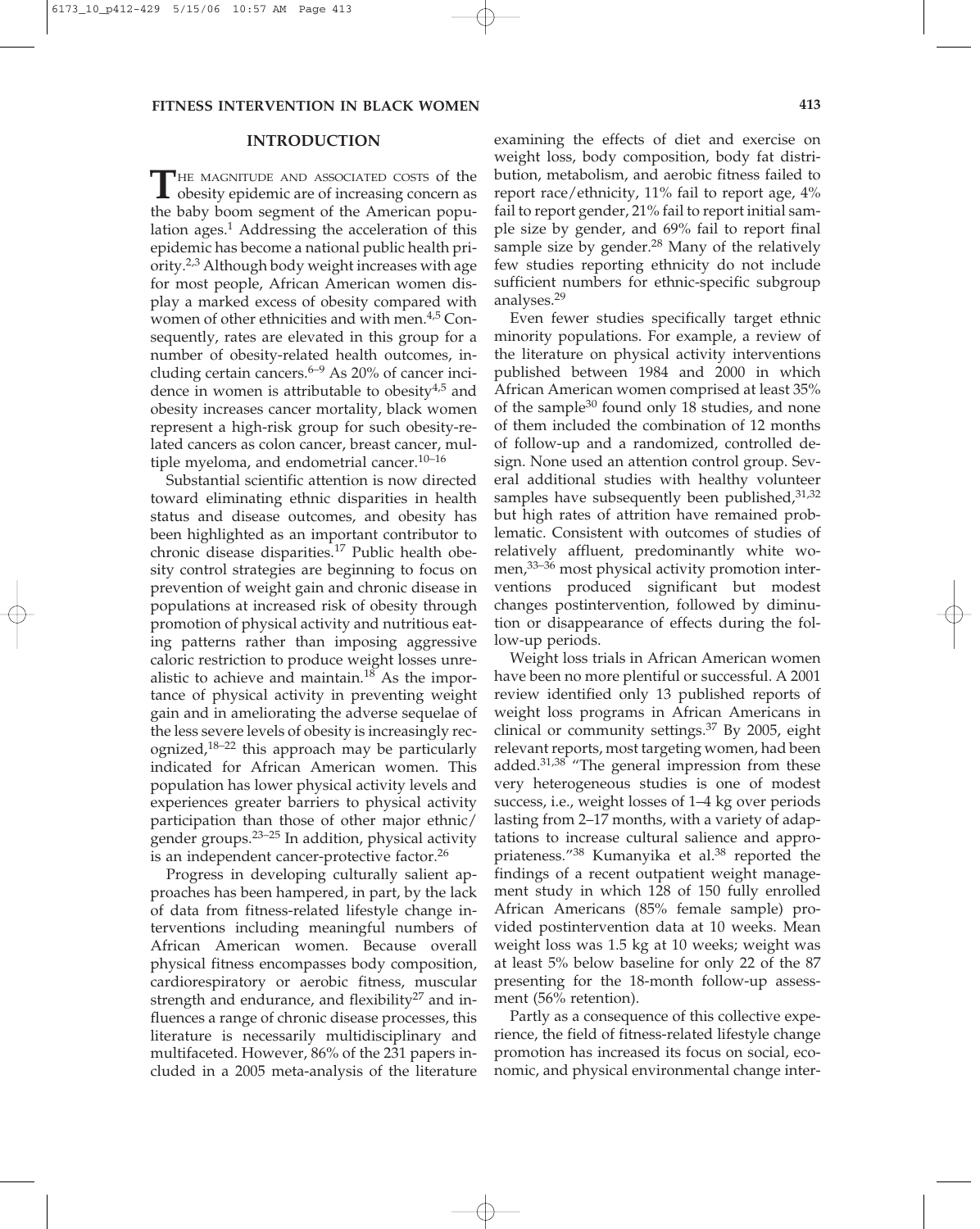vention.<sup>39</sup> The current study is consistent with social ecological models $40,41$  in its effort to intervene at multiple levels. This study, African American Women Fight Cancer with Fitness (FCF) tested the efficacy of a culturally targeted nutrition and physical activity educational and social support intervention in producing cancer-protective anthropometric, physiological, psychological, and behavioral changes in African American women. The educational component, delivered in group sessions and targeting lifestyle changes at the individual level, comprised the core of the intervention. A social support component intended to positively influence the intervention participants' social environments was included. An economic incentive, namely, a free gym membership, was provided to all participants. The feasibility of this approach had been demonstrated in a predecessor pilot study, Eating & Exercising for a Cancerfree Life (EECL).42,43 We hypothesized that the intervention would produce favorable changes in body composition, that is, that intervention participants would lose significantly more body fat than controls after 1 year.

# **MATERIALS AND METHODS**

#### *Study design overview*

FCF was a randomized controlled trial, with an attention control condition. Both intervention and control groups received eight weekly 2-hour sessions, including ethnically matched community role models as guest instructors. No intervention booster sessions were provided. The study site was the ethnically diverse, black-owned community health club that hosted the predecessor study.<sup>42,43</sup> A 1-year membership to this gym was offered as an incentive for study participation for all subjects (usable on alternate days to minimize contamination), whether assigned to the intervention or to the control condition. To minimize differential attrition resulting from disappointment because they were not selected for the intervention, control participants were permitted to extend their memberships to  $1\frac{1}{2}$  years by attending at least seven of the eight weekly sessions. Primary outcome measures were body mass index (BMI), bioelectrical impedance analysis (BIA), and waist/hip ratio (WHR).

The study was conducted in phases. During the initial phase (6 months), the model FCF inter-

vention was refined through pretesting in a focus group setting, modified, and further pilot-tested in a sample of 15 women. In the second phase  $(3<sup>1</sup>/<sub>2</sub> years)$ , a study sample of 389 women from the health club catchment area (10-mile radius) was enrolled, with randomization of 197 to the intervention condition and 192 to the control condition in a two-group experimental design. The intervention and control conditions were delivered during six consecutive 3-month periods to cohorts of approximately 60 women (about one half intervention and one half control). Followup data were collected at 2 months (immediately postintervention), 6 months, and 12 months after initiating intervention delivery. To maximize study retention, participants in both groups were paid \$50 per follow-up assessment. No payment was provided for participating in the baseline assessment in order to minimize participation that was motivated primarily by the financial incentives.

#### *Subjects*

Recruitment procedures and strategies and characteristics of the 845 women screened to generate the study sample have been described in detail elsewhere.<sup>44</sup> Only women who self-identified as African American were eligible. Figure 1 describes the retention statistics by condition and sampling time point (baseline, 2 months, 6 months, and 12 months). Women responding to study promotion materials were screened by telephone. Exclusion criteria included any history of invasive carcinoma, inability to walk 1 mile without assistance, current cigarette smoking, not living or working within a 10-mile radius of the intervention site, inability to commit to participating in the study or follow-up assessments for 2 years, and high level of previous use of structured weight loss programs (three or more). Research purpose, eligibility, and procedures (including randomization) were explained at this time. Those deemed eligible by screening questionnaire and willing to be randomized were given a schedule of study enrollment sessions at the study site and provided instructions on preparation for the assessment. The study was approved by the University of California Los Angeles (UCLA) Human Subjects Protection Committee.

At the study site, prospective participants provided written informed consent and were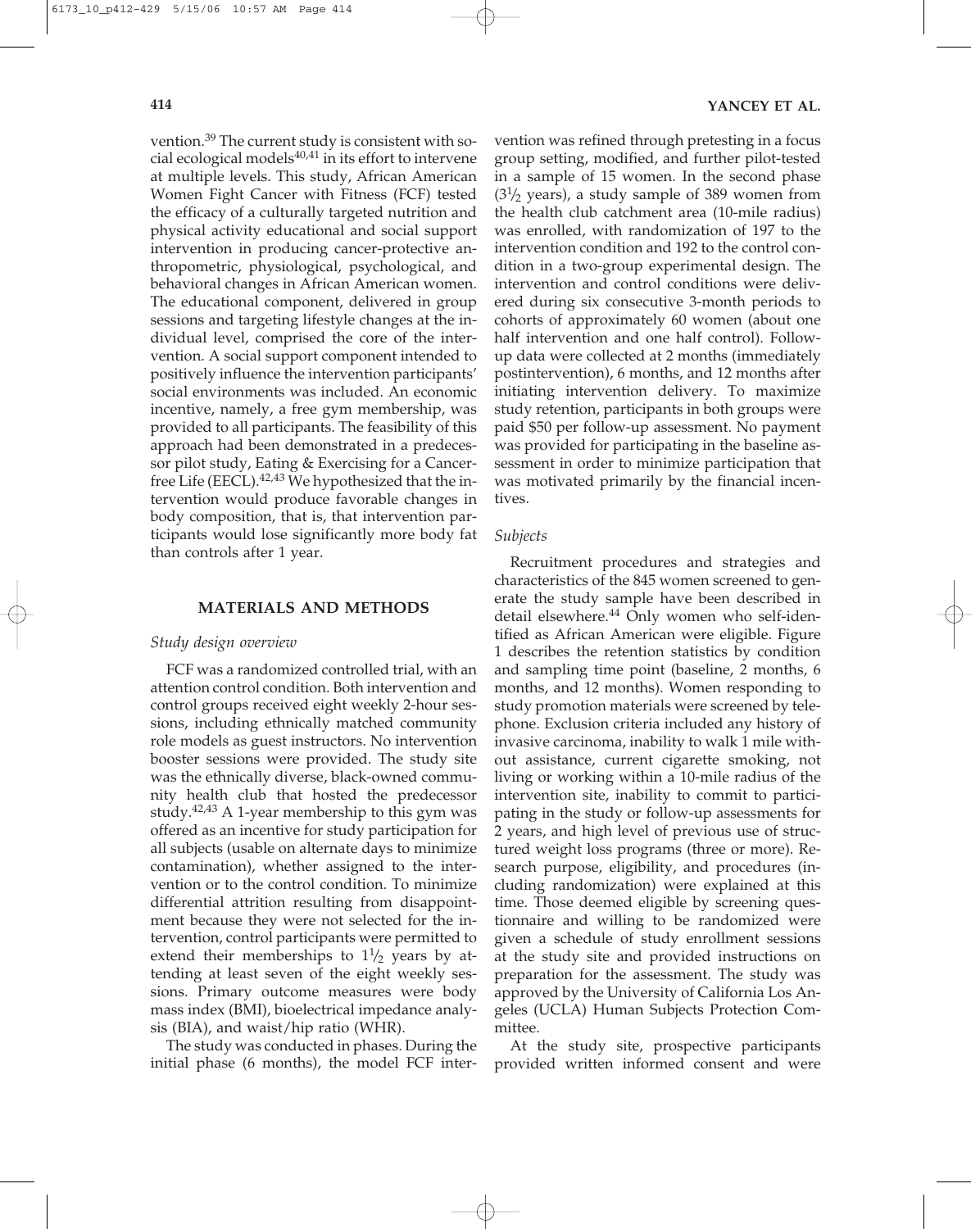

**FIG. 1.** Flow chart of contacts with potential study participants.

screened for conditions precluding moderate exercise, using American College of Sports Medicine guidelines.<sup>45</sup> They completed an extensive battery of questionnaire and anthropometric measures. This baseline assessment provided women with exposure to the demands of data collection before they fully committed to participate. Subjects were assigned consecutive enrollment numbers by the data entry staff member after the screening questionnaire data were entered for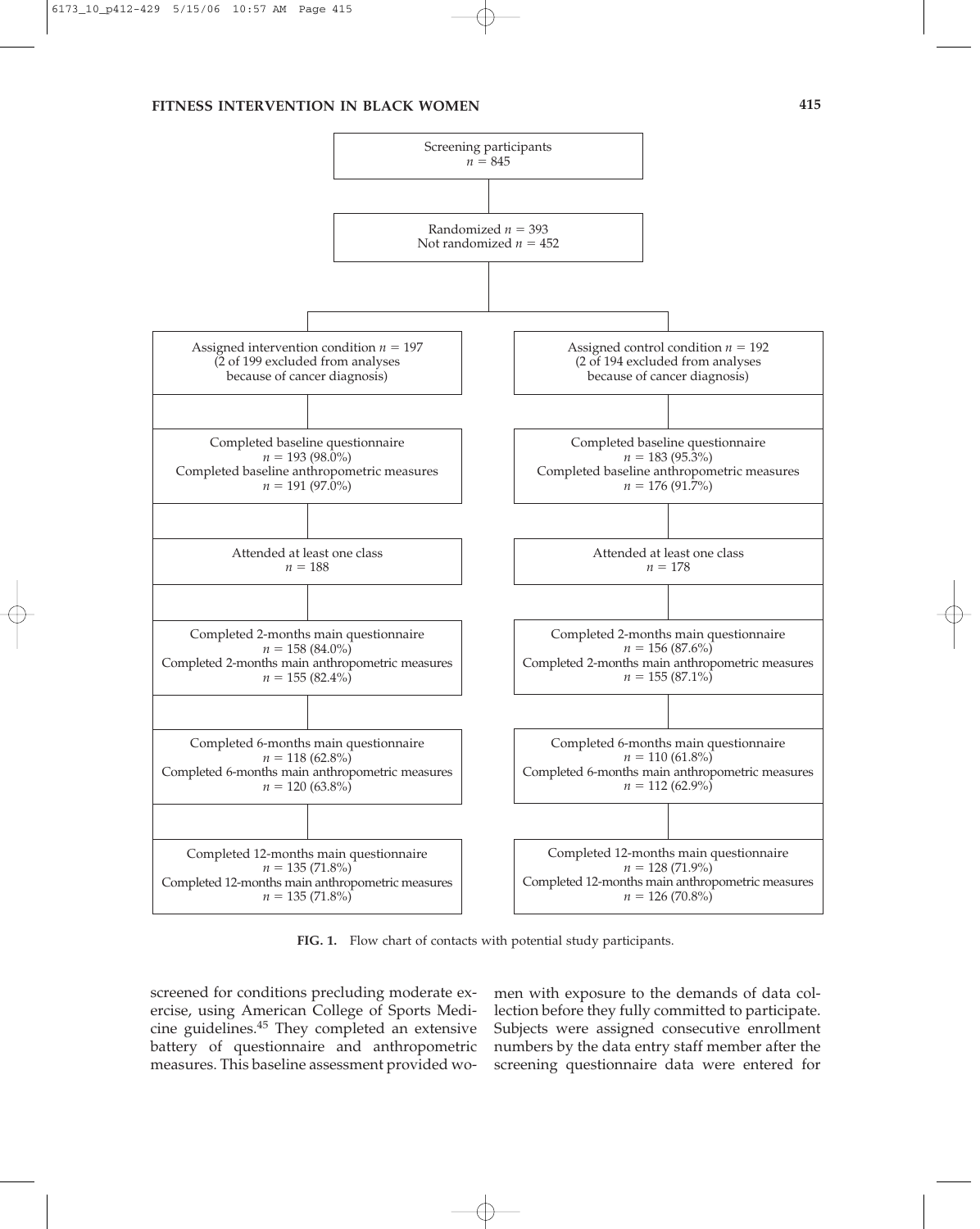that subject. Randomization to study condition was based on the enrollment number. Each enrollment number was assigned to the control condition or experimental conditions using a random number-generating computer algorithm. The staff member assigning enrollment numbers was unaware of the previously determined experimental assignment and had no contact with study participants. Subjects were notified of their assignments by telephone and carefully instructed about meeting times and instructed to bring apparel appropriate for exercise.

#### *Intervention and attention control conditions*

Intervention group participants received eight weekly 2-hour interactive group sessions, including exercise instruction, usually facilitated by the project staff. The intervention consisted of skills training in a balanced regular exercise regimen (muscle strengthening, flexibility enhancement, and aerobic conditioning) and nutrition education promoting a low-fat, complex carbohydrate-rich diet, emphasizing the cancer-preventive benefits of increased fruit and vegetable intake. Weight loss was not a focus of the intervention. Participants in the intervention were interviewed by a dietitian about their food intake in the previous 24 hours three or four times during the intervention and given feedback on the quality and adequacy of their intake. The intervention also included instruction in lifestyle integration of a broad range of physical activities. Inexpensive incentives, for example, pedometers and exercise bands, were distributed to reinforce intervention messages. In order to provide and study the role of social support, each intervention participant was encouraged to invite one close female relative or friend to accompany her during postintervention use of health club facilities (the friend also received a free gym membership). These social contacts were not included as study subjects. Neither booster sessions nor other supportive staff contact aside from data collection was provided. Table 1 provides an overview of the intervention curriculum.

Subjects assigned to the control condition received eight weekly, 2-hour interactive group sessions on current African American women's health topics without the external social support component. These sessions were facilitated by project staff not involved in intervention delivery. The majority of sessions explored ethnic disparities in cancer incidence and outcomes. Emphasis was placed on barriers to and facilitators of tobacco control and screening behaviors for breast, cervical, uterine, colorectal, prostate, and skin cancer among African Americans. Two noncancer topics, menopause and depression, were also included. These topics were selected by vote of participants during the first session. Guest role models for the control group were recruited among cancer survivor support groups and a black women physicians' organization. The series of nationally distributed breast, cervical, and prostate cancer prevention videos developed in the UCLA Division of Cancer Prevention and Control Research were featured in the control condition sessions.46,47

#### *Measures*

As earlier noted, primary outcome measures were BMI, BIA, and WHR. The secondary outcome measure was cardiorespiratory or aerobic fitness as measured by the 1-mile run-walk. A number of self-reported mediating variables were included as indicators of behavioral change. Of these, only physical activity and TV viewing (as a proxy for sedentary behavior) are included here, as increasing physical activity was the main focus of the intervention.

Measures were collected at baseline and at 2 months (immediately postintervention), 6 months, and 12 months. The assessment staff was independent of the intervention staff and blind to the experimental assignment of each participant. Followup assessments were conducted by individual appointment in the same commercial gym in which the group sessions were held. Because of the high prevalence of undetected and uncontrolled hypertension among African Americans, blood pressure was measured at baseline, and participants with readings above 140 mm Hg systolic or 90 mm Hg diastolic were referred to their primary care providers. (All were insured.) At least two staff members were usually present: one to collect the height, weight, BIA, and blood pressure measurements and the other to monitor the women's performance on the treadmill. While waiting for the treadmill, the women completed an 11-page questionnaire.

*Anthropometry*. Anthropometric measures were always performed before the women did their 1 mile run-walk on the treadmill. Weight was ob-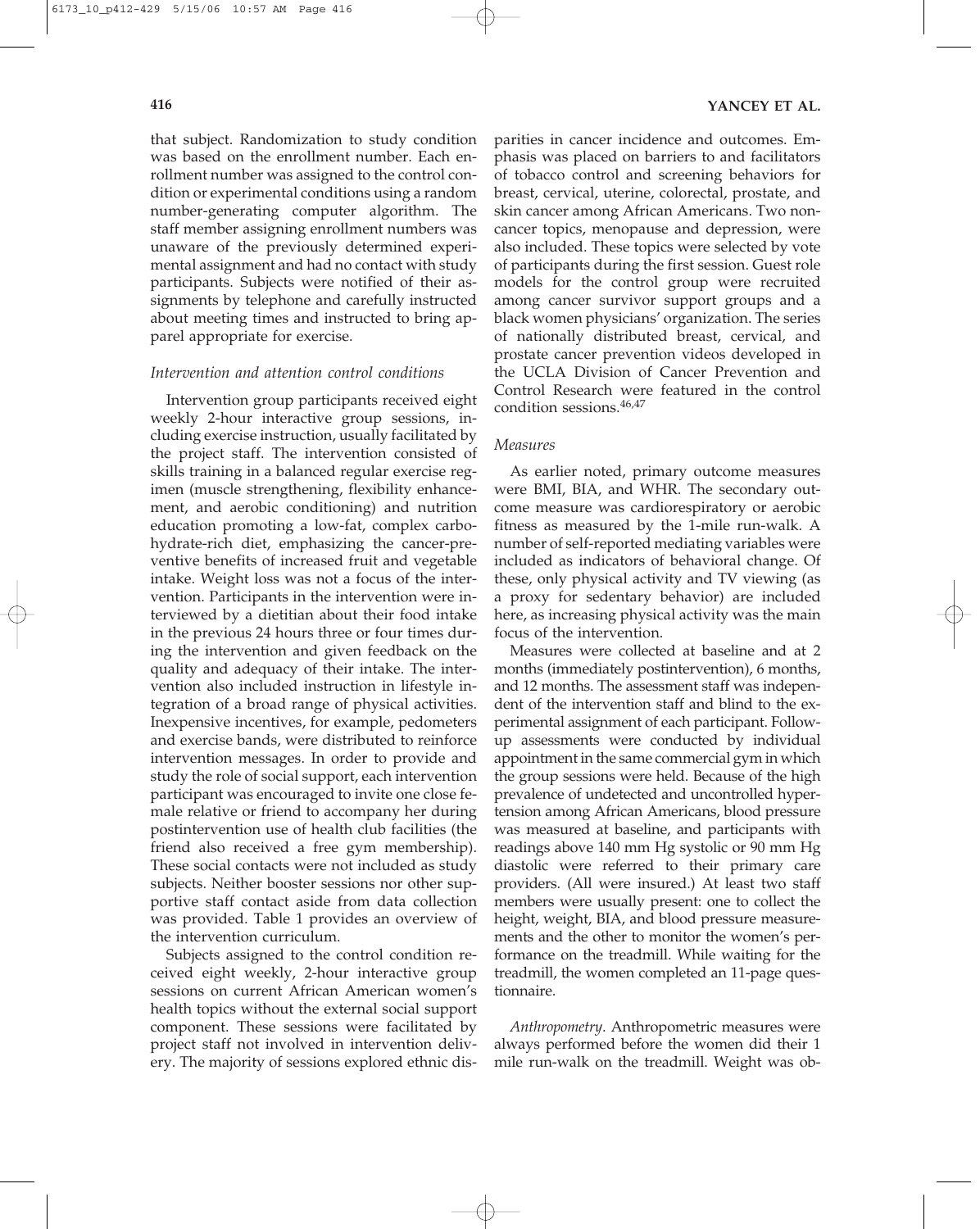#### Session 1

Lecture/discussion: Introduction to nutrition and exercise fundamentals for fitness; bonding through goal sharing (e.g., bring an item of clothing from your lightest and most active days). Explanation of the concept of cancer risk. Introduction of simple self-monitoring techniques, such as tying a string around the waist to provide constant feedback on progress and provision of step counters. Completion of Block food frequency questionnaire.

Exercise: Warmup and stretching.

Session 2

Lecture/discussion: Overview of diet-physical activity synergy; influence of both on cancer, e.g., exercise and colon cancer, WHR and breast cancer (especially exercise decreasing WHR; alcohol and smoking increasing WHR). Masking of initial fat losses by increases in denser muscle mass—need for participant attention to size decrease rather than weight loss in the short run.

Exercise: Add aerobic activity.

Session 3

Lecture/discussion: Counting fat grams and reading labels; benefits of substitution of legume/whole grain combinations and soy-based foods for meats to achieve dietary fat reduction and, possibly, decrease reproductive cancer risk. Monitoring the frequency/duration/intensity of physical activity.

Exercise: Add muscle strengthening (calisthenics).

Session 4

Lecture/discussion: Shopping the low-fat, high-carbohydrate way at reasonable cost (video supermarket tour). Exercise: Add muscle strengthening (machines).

Session 5

Lecture/discussion: Cooking low-fat, high-carbohydrate meals; meal timing and size to minimize body fat storage (benefits of consuming heavier foods earlier in the day and nibbling/grazing).

Exercise: Add muscle strengthening (free weights).

Session 6

Lecture/discussion: Eating low-fat, high-carbohydrate meals while dining out.

Exercise: Full workout (stretching, aerobic activity, muscle strengthening).

Session 7

Lecture/discussion: Establishing consumption habits that prevent overeating, e.g., slower and more frequent eating, no serving dishes on the table, clearing the table after eating, storing leftovers quickly, maintaining good hydration. Adjusting and revitalizing a personalized workout program.

Exercise: Full workout (stretching, aerobic activity, muscle strengthening).

Session 8

Lecture/discussion: Distinguishing boredom, stress, and negative emotional states from hunger; avoiding the dieting cycle of excess and guilt. Lifestyle integration of physical activity.

Exercise: Full workout (stretching, aerobic activity, muscle strengthening).

tained without shoes and with the women dressed in conventional gym clothes, using a medical balance beam scale (Detecto, Cardinal Scale Mfg. Co., Webb City, MO) calibrated periodically by a professional calibration service. Height was measured via use of a stadiometer attached to the scale. Circumference measures were taken after partial disrobing, in a private area of the women's locker room, with a plastic, medical-quality tape measure. Waist circumference was taken at a point approximately 2 inches above the umbilicus, where the torso circumference is at a minimum. Hip circumference was measured around the buttocks at the point of largest circumference. Three measurements were performed, and the results were averaged. BMI was calculated as  $\text{kg/m}^2$ .

*BIA*. A portable, Valhalla 1990B computerized bioelectrical impedance analyzer (Valhalla Scientific, San Diego, CA) was used. $48$  Prior to exposure to the electrical current, women were asked to lie on a flat surface, arms and legs abducted, without shoes, for 5 minutes. They were asked to refrain from daily exercise and fast for at least 4 hours before the BIA testing. They were also encouraged to be well hydrated and to avoid consumption of diuretics shortly before the assessment. Two measures were taken, and the results were averaged. The equations by Segal et al. $49$ were used to calculate percent body weight as fat.

*Fitness*. The minimal time required to complete a distance of 1 mile on a Quinton (Quinton Instrument Co., Bothell, WA) treadmill is accepted as an indirect estimate of maximum oxygen consumption appropriate for field studies.<sup>45</sup> Assessment staff encouraged participants to complete the mile as quickly as possible but not to exert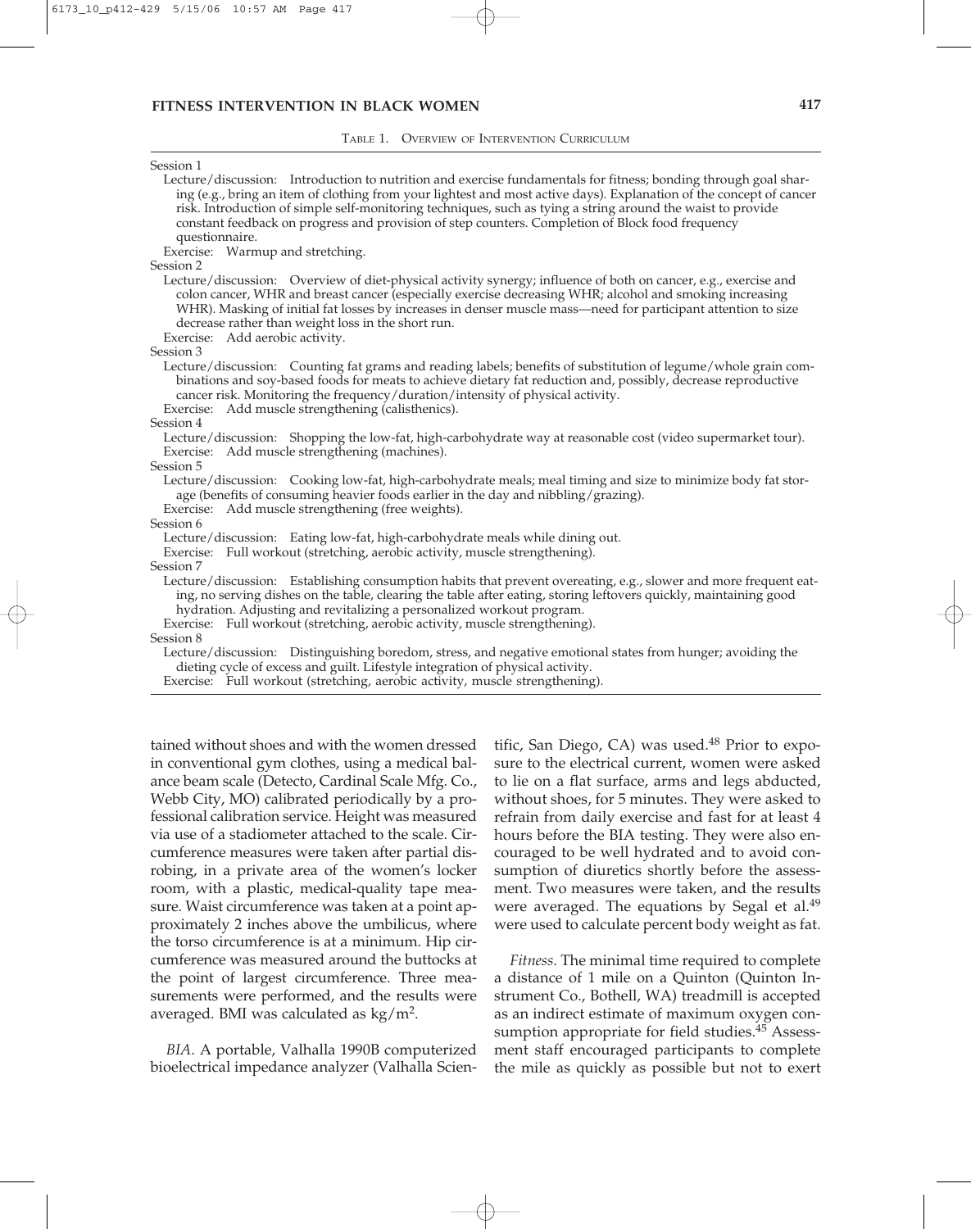themselves to the point of breathlessness. For all participants, the treadmill position was flat, not elevated; participants were permitted to vary only the speed of the treadmill.

*Physical activity*. A four-item scale was used at all four data collection time points.<sup>50</sup> Leisure time physical activity level was operationalized as: No physical activity (scored as 1); Only light physical activity/weekly; Vigorous physical activity at least 20 minutes once or twice weekly; Vigorous physical activity at least 20 minutes three or more times weekly (scored as 4).

*Sedentary behavior*. Hours of television watched on the prior Saturday was used as a proxy for sedentary behavior.

#### *Data analysis*

Because there is no ideal single field measure of body fat loss and redistribution, the study was powered at 80% to detect, at the 95% confidence level (CI), changes in three separate and complementary primary outcome measures, BMI, BIA, and WHR, with Bonferroni correction for multiple outcomes. The nominal alpha per test is, therefore, 0.017. We used effect size estimates from somewhat similar studies in the literature for these three primary outcome measures and found that the outcome measure, BMI, required the largest sample size to detect the hypothesized intervention effect at 1 year; that is, 144 subjects are required per group. The other two primary outcomes, BIA and WHR, required only 125 and 60 subjects per group, respectively. Consequently, a preliminary total sample size of 288 was chosen to provide sufficient statistical power to detect as small an intervention effect as 1.2  $kg/m<sup>2</sup>$  in the BMI outcome measure. This sample size is conservative because with repeated measures analyses, we reduce the between-group error terms and, thereby, produce more powerful tests of the hypotheses. The final total sample size of 360 allowed for 20% study attrition over the 1-year observation period.

BMI was used because it is associated with minimal measurement error and is used extensively as a change indicator but is relatively insensitive to body composition changes, particularly in the studies of exercise adoption that include resistance training. BIA and WHR were chosen because they are more sensitive indicators of fitnessrelated lifestyle change, assessing different aspects of body composition, that is, body fat percentage and body fat distribution, respectively. Both are subject to greater measurement error in women as a result of variation in subject hydration and menstrual cycle timing. At the time of study conceptualization, however, a National Institutes of Health (NIH) consensus panel report had just been released, concluding that BIA is a reliable method for estimating percent body fat in healthy adults.51 WHR, in particular, was selected because increasing exercise is known to disproportionately decrease central adiposity.<sup>51</sup>

Prior to proceeding with analyses, we conducted distributional checks to identify outliers. When outliers were identified, we first verified to ascertain whether clerical error was involved, referring back to the raw data. Outliers were discarded only if they had impossible values. To explore longitudinal trends as a first pass prior to modeling, we used paired *t* tests on the subsample of participants with data at all four assessment points to conduct a time trend analysis of the significance of changes from baseline.

We used mixed effects models to analyze the data because the repeated measurements over time on each subject are correlated and allow regression coefficients to vary across subjects.<sup>52</sup> Thus, some parameters in our regression model are fixed, and some are random. Age and educational attainment were chosen as covariates because these characteristics are known to substantively influence intervention effects.<sup>28</sup> We used mixed effects model linear regression,<sup>53</sup> with age and educational attainment as fixed effects, and intercept, time as a random effect. Although we treated these covariates as fixed effects, participant-specific effects were modeled by treating them as random. Models were estimated using a maximum likelihood procedure that takes missing data into account. No substantial differences emerged in the several resulting models for the random effects covariance matrix. We chose for the analyses presented below the simplest covariance structure that permitted use of variable follow-up periods. For the fixed effects, no intercept was estimated in order to facilitate interpretation.

Once the final model was obtained, hypotheses were tested through contrasts. Each contrast was estimated at time points 0, 2, 6, and 12 months. Estimated contrasts focused on differences between the intervention and control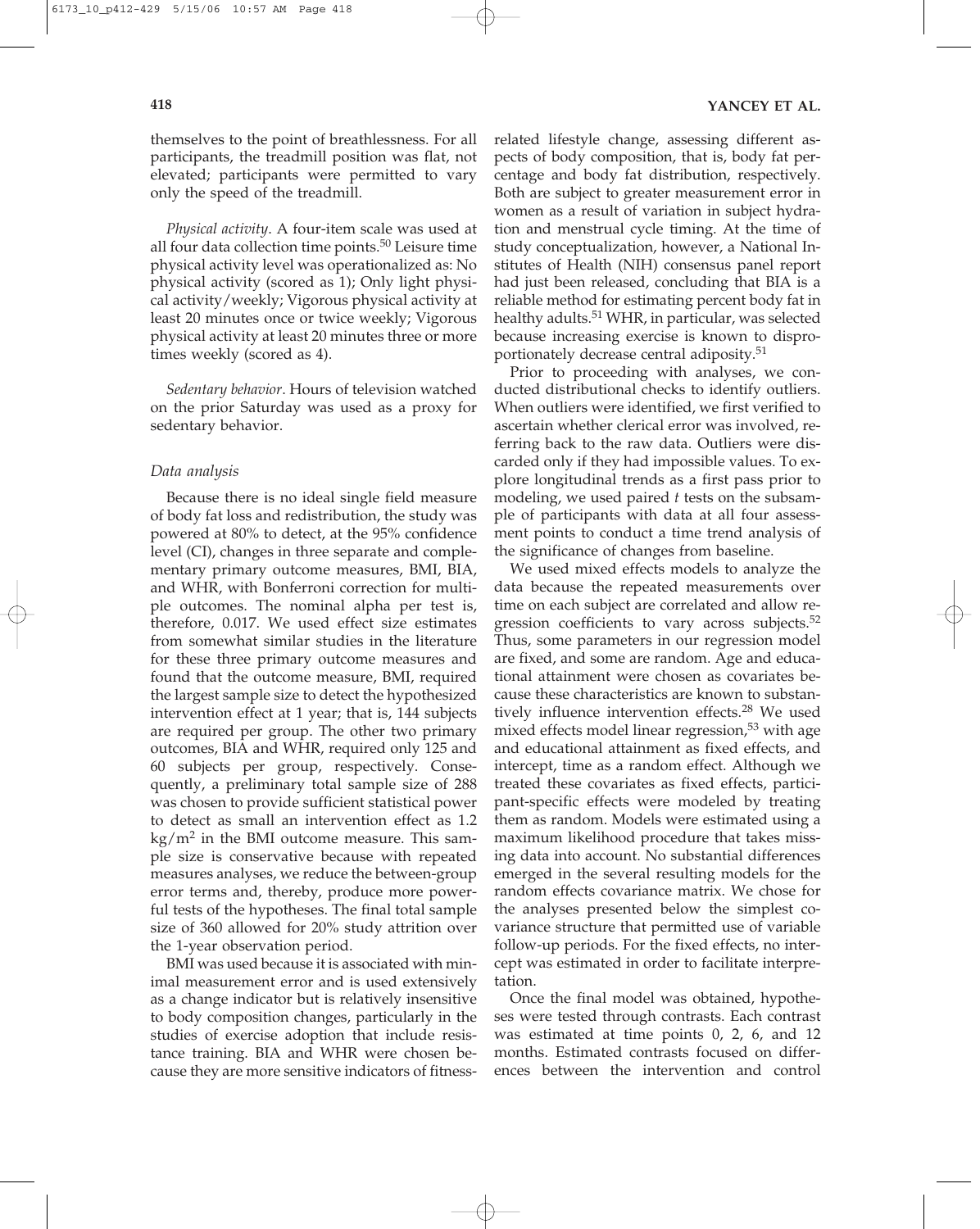groups and within-group changes over time. Data were analyzed using the Statistical Analysis System, version 8.2 and using STATA, version 7.0.

#### **RESULTS**

# *Sample composition*

Following the practice of other communitybased lifestyle intervention trials, only those participating in at least one class session were included in the analyses ( $n = 366$ ).<sup>54</sup> Of 192 women tentatively randomized to the control condition, 14 (7.3%) failed to attend a single class; of 197 women tentatively randomized to the intervention condition, 9 (4.6%) failed to attend a single class. This difference was not statistically significant; that is, there was no differential attrition between groups prior to full study enrollment. Comparisons of baseline data on these 23 women revealed no significant differences between them and the 366 participants.

The early and unanticipated success of the recruitment strategies in generating prospective participants outstripped the capacity of the scheduled classes to enroll them.<sup>45</sup> Some participants, therefore, had to wait more than 2 months (3–7 months) before enrolling in classes and receiving their free gym membership. In some instances, lack of an immediate match between the participant's availability and the availability of a class for her experimental condition delayed enrollment. This may have explained some of the 23 aforementioned prospective participants' loss of interest or unavailability to participate by the time their assigned class was set to begin. The time elapsed between baseline measurement and attendance at the first class varied among respondents, but this variability was unrelated to

TABLE 2. DESCRIPTIVE STATISTICS FOR FULLY ENROLLED STUDY PARTICIPANTS AT BASELINE<sup>a</sup>

|                                                                                | Control condition |          |                 |              |             | Intervention condition |          |                 |              |           |
|--------------------------------------------------------------------------------|-------------------|----------|-----------------|--------------|-------------|------------------------|----------|-----------------|--------------|-----------|
| Variable                                                                       | n                 |          | Minimum Maximum | Mean         | <b>SD</b>   | $\mathsf{n}$           |          | Minimum Maximum | Mean         | <i>SD</i> |
| Age at baseline (years)                                                        | 165               | 23       | 77              | 46.52        | 10.10       | 183                    | 21       | 73              | 44.56        | 10.82     |
| Household income <sup>b</sup>                                                  | 169               | 1        | 6               | 3.02         | 1.31        | 184                    | 1        | 6               | 3.09         | 1.39      |
| How many years of<br>education have you had?<br>$(20 \text{ years maximum})^c$ | 173               | 10       | 20              | 14.98        | 2.16        | 186                    | 12       | 20              | 15.06        | 2.24      |
| Total time to cover 1 mile at<br>baseline (min)                                | 169               | 8.72     | 38.67           | 20.23        | 3.82        | 178                    | 9.27     | 31.50           | 20.21        | 3.93      |
| Height (m)                                                                     | 178               | 1.50     | 1.91            | 1.66         | 0.07        | 188                    | 1.47     | 1.93            | 1.66         | 0.07      |
| BMI $(kg/m2)$                                                                  | 175               | 17.58    | 48.43           | 30.81        | 6.51        | 187                    | 19.26    | 50.48           | 29.72        | 6.36      |
| Weight (kg)                                                                    | 175               | 40.86    | 148.91          | 85.09        | 19.26       | 187                    | 51.30    | 149.82          | 82.07        | 18.78     |
| Maximum lifetime<br>weight (kg)                                                | 172               | 45.85    | 167.07          |              | 87.07 20.86 | 183                    | 52.21    | 148.00          | 85.57 19.13  |           |
| Average waist circumference<br>(cm)                                            | 174               | 58.33    | 132.33          |              | 91.96 14.57 | 185                    | 63.33    | 137.33          | 89.21 15.67  |           |
| Average hip circumference<br>(cm)                                              | 173               | 77.67    | 149.00          | 112.75 12.54 |             | 185                    | 85.00    | 159.67          | 111.36 12.66 |           |
| Average WHR                                                                    | 173               | 0.65     | 1.13            | 0.81         | 0.08        | 185                    | 0.63     | 1.11            | 0.80         | 0.08      |
| Body fat percent by bio-<br>electrical impedance                               | 163               | 22.80    | 51.69           | 38.04        | 8.46        | 177                    | 19.91    | 52.79           | 36.25        | 8.77      |
| Average systolic blood<br>pressure (mm Hg)                                     | 173               | 94       | 170             | 124.10 15.10 |             | 182                    | 90       | 180             | 121.76 17.65 |           |
| Average diastolic blood<br>pressure (mm Hg)                                    | 173               | 40.5     | 100             | 73.95        | 9.40        | 181                    | 38.5     | 102             | 73.90 10.79  |           |
| Physical activity level <sup>d</sup>                                           | 173               | 1        | 4               | 2.56         | 0.967       | 185                    | 1        | 4               | 2.57         | 0.965     |
| TV watching (hours)                                                            | 170               | $\theta$ | 15              | 2.90         | 2.59        | 186                    | $\theta$ | 10              | 2.65         | 2.09      |

<sup>a</sup>n varies due to random missing data.<br><sup>b</sup>Household income included the following categories: (1) <\$20,000, (2) \$20K–\$39K, (3) \$40K–\$59K, (4) \$60K–\$79K,  $(5)$  \$80K–\$99K,  $(6) \geq $100$ K.

Educational attainment:  $12 =$  high school,  $16 =$  B.A.,  $18 =$  M.A.,  $19 =$  J.D.,  $20 =$  Ph.D. or M.D.

<sup>d</sup>Physical activity level self-reported on 4-item scale:  $1 =$  no PA,  $2 =$  only light PA weekly,  $3 =$  vigorous PA  $\geq$  20 minutes 1–2 times/week,  $4 = \text{vigorous PA} \ge 20$  minutes 3 or more times/week.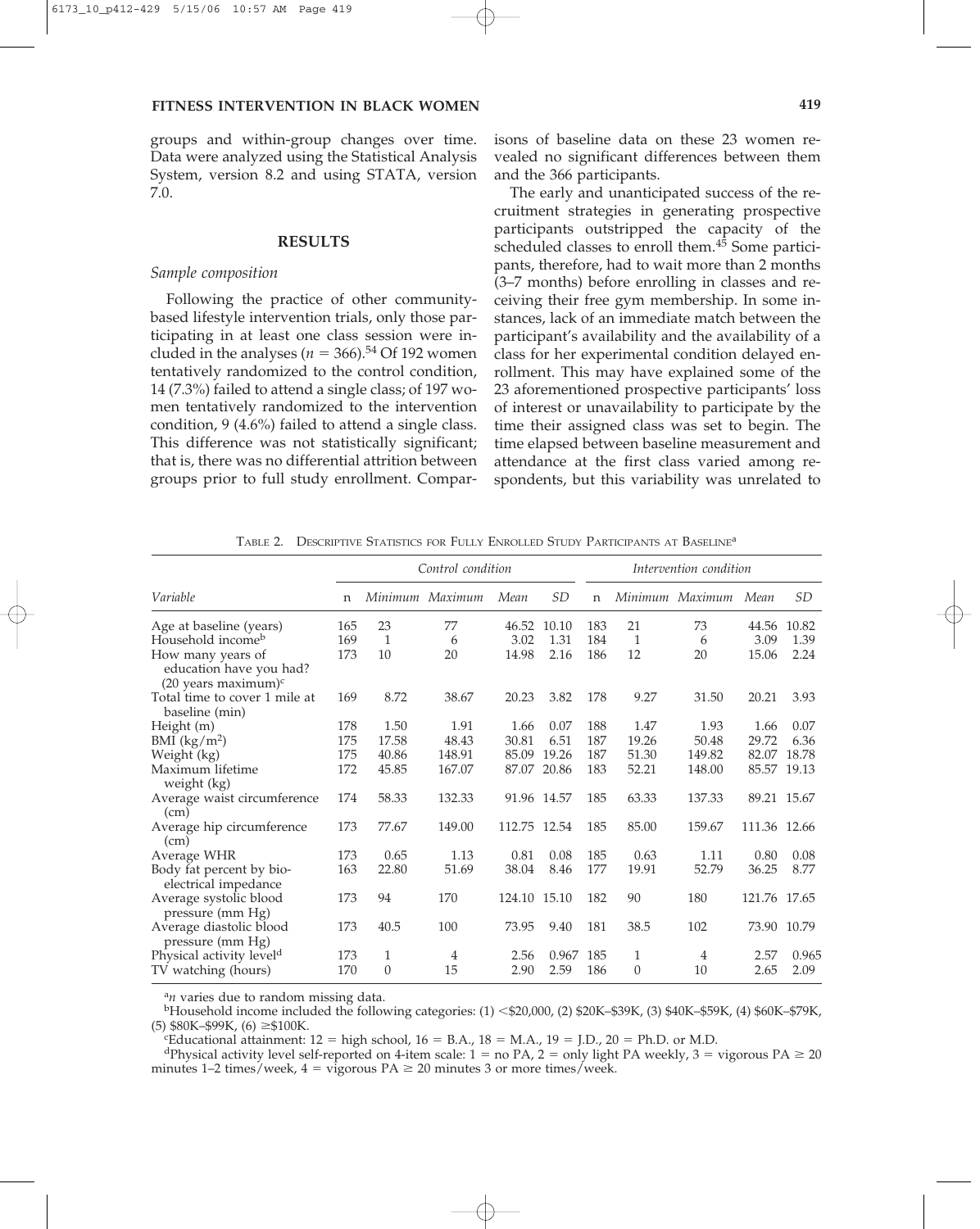experimental assignment. For simplicity of presentation of these analyses, we have not shown data corrected for the varying latency between baseline assessment and enrollment date, although women who began classes within 2 months of baseline data collection exhibited greater weight losses and lesser weight gains.

Contacting participants and completing the assessments often required repeated attempts and rescheduling of a number of missed appointments. As indicated in the Data analysis section, and fairly typical of intervention studies with large samples and long follow-up periods, not all assessments were completed on all subjects, and there was considerable variability in the intervals between the repeated measures.

Of the resulting study sample, 188 were assigned to the intervention condition and 178 to the control condition. The proportion of classes attended was associated with experimental condition (control mean  $= 87\%$  of classes, interven- $\text{tion} = 80\% \text{ of classes; } t(364) = 3.33; \ p \leq 0.001).$ More than 70% of study participants were retained in the study at 12 months follow-up.

Baseline characteristics of the study participants are shown in Table 2. On average, the women were in their mid-40s, had completed 3 years of college, earned moderate incomes, and were, on average, obese. Comparing the baseline characteristics of the participants randomly assigned to the experimental condition with those in the control condition showed that they had a marginally lower percentage of body fat (mean 36.3 and 38.0, respectively;  $t(338) = 1.91$ ;  $p =$ 0.057) that did not quite reach statistical significance. Other variables did not differ significantly between the two experimental groups, including medication usage prevalence (27%–32%) and chronic disease diagnoses.

#### *Bivariate analysis: Time trend assessment*

Time trend analyses of the primary and secondary outcome measures and physical activity mediating variable of the 139–166 participants (37%–46% of the sample) on whom we obtained data at all four assessments are presented in Table 3.

*Body weight and composition*. Within-group longitudinal analysis revealed a trend toward weight stability in the intervention group at 2 months compared with controls  $(+0.05 \text{ kg/m}^2, p = 0.75;$  $+0.32 \text{ kg/m}^2$ ,  $p = 0.08$ , respectively), with both groups significantly heavier at  $12$  months  $(+1.37)$  $\text{kg/m}^2$ ,  $p = 0.0001$ ; +1.02 kg/m<sup>2</sup>,  $p = 0.001$ , re-

| Measure <sup>a</sup> | Experimental<br>conditions | Sample<br>size | <b>Baseline</b> | 2 months | $p^c$    | 6 months | p        | 12 months | p        |
|----------------------|----------------------------|----------------|-----------------|----------|----------|----------|----------|-----------|----------|
| <b>BMI</b>           |                            | 75             | 30.05           | 30.37    | 0.08     | 30.34    | 0.22     | 31.07     | 0.001    |
|                      | $\perp$                    | 91             | 29.11           | 29.16    | 0.76     | 29.51    | 0.03     | 30.48     | < 0.0001 |
| Weight               |                            | 79             | 82.66           | 82.94    | 0.36     | 82.68    | 0.93     | 83.29     | 0.28     |
|                      |                            | 92             | 81.47           | 81.21    | 0.38     | 81.49    | 0.95     | 83.38     | 0.0002   |
| BIA                  |                            | 76             | 34.49           | 34.72    | 0.60     | 34.08    | 0.44     | 34.91     | 0.40     |
|                      |                            | 88             | 33.70           | 33.84    | 0.82     | 33.70    | 0.99     | 34.05     | 0.49     |
| Waist                |                            | 78             | 90.79           | 91.02    | 0.90     | 91.05    | 0.86     | 91.36     | 0.70     |
|                      |                            | 91             | 87.68           | 88.11    | 0.42     | 88.24    | 0.32     | 90.35     | < 0.0001 |
| <b>WHR</b>           |                            | 78             | 0.81            | 0.82     | 0.58     | 0.81     | 0.76     | 0.81      | 0.77     |
|                      |                            | 91             | 0.78            | 0.80     | 0.05     | 0.79     | 0.21     | 0.80      | 0.02     |
| Fitness              |                            | 61             | 19.82           | 17.32    | < 0.0001 | 17.33    | < 0.0001 | 17.52     | < 0.0001 |
|                      | Τ.                         | 72             | 19.89           | 17.34    | < 0.0001 | 17.72    | < 0.0001 | 18.01     | < 0.0001 |
| PA                   |                            | 75             | 2.67            | 2.84     | 0.06     | 2.83     | 0.18     | 2.72      | 0.59     |
|                      | Τ.                         | 92             | 2.79            | 3.25     | < 0.0001 | 3.02     | 0.04     | 2.86      | 0.63     |
| TV                   |                            | 72             | 2.85            | 2.56     | 0.21     | 2.56     | 0.31     | 2.36      | 0.10     |
|                      |                            | 92             | 2.54            | 2.52     | 0.92     | 2.26     | 0.21     | 2.40      | 0.55     |

TABLE 3. TIME TREND ANALYSIS FOR PARTICIPANTS WITH DATA AT ALL ASSESSMENT POINTS

<sup>a</sup>BMI, body mass index (kg/m<sup>2</sup>); Weight, body weight (kg); BIA, bioelectrical impedance assessment (% body fat); Waist, waist circumference (cm); WHR, waist/hip ratio; Fitness, 1 mile run-walk (min); PA, self-reported physical activity (Likert scale); TV, duration of television watching on the prior Saturday (hours).  ${}^{b}C$ , control; I, intervention.

c *p* values are associated with paired *t* tests, comparing change from baseline to 2 months, baseline to 6 months, and baseline to 12 months, respectively.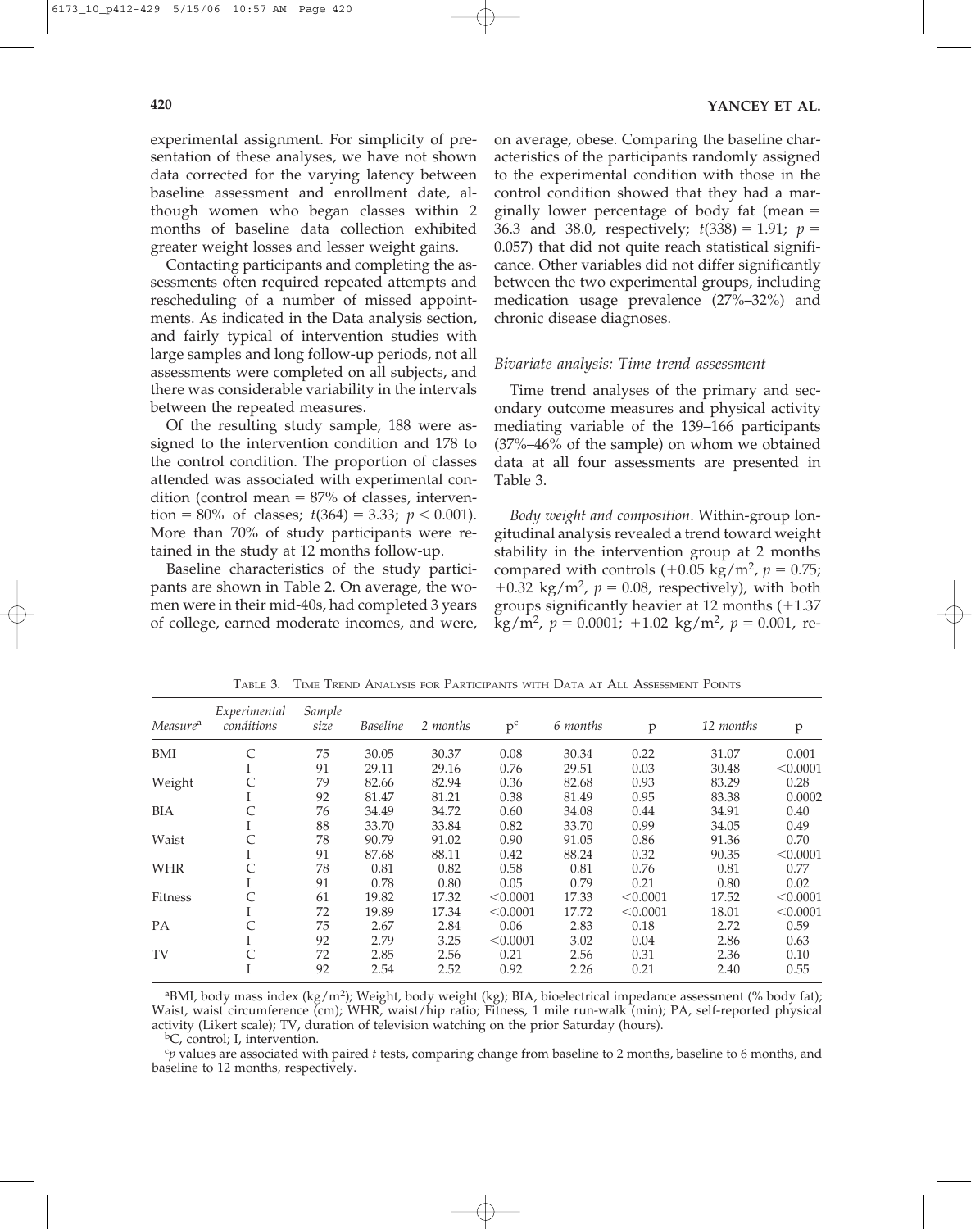# **FITNESS INTERVENTION IN BLACK WOMEN 421**

spectively) (Table 3). Baseline BMI was a significant predictor of weight gain, indicating that the women who gained the most weight were those whose BMI was greatest at baseline  $(p < 0.0001)$ . The only other differential impact on BMI change by weight status observed over time was among nonobese control participants. Their increase in BMI was significantly less at 12 months than that of their obese counterparts  $(0.46 \text{ kg/m}^2 \text{ vs. } 1.32)$  $\text{kg/m}^2$ , respectively;  $t = -2.0419$ ;  $p = 0.045$ ) but still a significant increase from baseline (*t* 2.1832;  $p = 0.025$ ). Nonobese and obese intervention participants' BMI increases at 12 months were not significantly different  $(0.85 \text{ kg/m}^2 \text{ vs.})$ 1.04 kg/m<sup>2</sup>, respectively;  $t = 0.621$ ;  $p = 0.529$ ).

Weight change patterns were similar. On average, 57% of intervention participants lost weight ( $>5$  lbs) or maintained their weight ( $+5$ lbs) at 2 months compared with 43% of controls  $(p = 0.05)$ . By 12 months, 42% of intervention women and 36% of controls had lost or maintained their weight  $(p = 0.08)$  (Fig. 2).

With regard to waist circumference, however, the control group exhibited consistently minimal increases in contrast to larger increases experienced by the intervention group. The widening differences between groups culminated in a significant increase in central adiposity for the intervention group at 12 months, with no significant increase in the control group  $(+2.67 \text{ cm}, p =$ 0.0001;  $+0.57$  cm,  $p = 0.70$ , respectively). WHR similarly reflected this experimental contrast.

Estimates of body fat percentage did not change significantly with time in either experimental condition.

*Cardiorespiratory fitness*. Within-group longitudinal analysis demonstrated that intervention and control participants' fitness levels (1 mile run-walk times) improved by 1.9 minutes ( $p =$ 0.0001) and 2.3 minutes ( $p = 0.0001$ ), respectively, at 12 months. The postintervention decay, however, was significantly less marked in the control group than in the intervention group at 6 months  $(t_{diff}$  (512) = 3.13,  $p = 0.002$ ); the difference between conditions disappeared by 12 months  $(t_{\text{diff}} (696) = -1.66, p = 0.10).$ 

*Physical activity and sedentary behavior*. Physical activity levels increased significantly from baseline only among intervention participants ( $p <$ 0.0001 and  $p = 0.04$  at 2 months and 6 months, respectively).

Control participants demonstrated a trend toward decreasing TV viewing that approached significance at nearly  $\frac{1}{2}$  hour by 12 months (*p* = 0.10) compared with intervention participants' 8 1/2-minute decrease ( $p = 0.55$ ).

# *Multivariate analyses: Linear mixed effects modeling*

*Body weight and composition*. Consistent with the time trend analysis, there was a marginally significant main effect of the intervention on BMI at 2 months  $(+0.033 \text{ kg/m}^2 \text{ vs. } +0.093 \text{ kg/m}^2; p =$ 0.057), which disappeared by 6 months and remained nonsignificant at 12 months. Similarly, both intervention and control groups were significantly heavier than baseline at 12 months  $(+1.20 \text{ kg/m}^2, p = 0.0000; +1.02 \text{ kg/m}^2, p =$ 0.0000, respectively) (Figs. 2 and 3).

Multivariate analyses confirmed the stability of central adiposity in the control group at 12 months  $(+1.1 \text{ cm}, p = 0.2763)$  compared with a significant increase in waist circumference among intervention participants by 12 months  $(+2.1 \text{ cm},$  $p = 0.0002$ ). There was no experimental effect on body fat percentage either between or within groups.

*Cardiorespiratory fitness*. There was a significant main effect of the intervention on fitness at 2 months ( $p = 0.0185$ ), disappearing by 6 months and remaining nonsignificant at 12 months. Both intervention and control groups significantly decreased their 1 mile run-walk times at 2, 6, and 12 months compared with baseline  $(-2.81$  minutes,  $-2.34$  minutes,  $-1.97$  minutes,  $p = 0.0000$ , for the baseline–12-month comparison;  $-1.64$ minutes,  $-2.21$  minutes,  $-2.20$  minutes,  $p =$ 0.0000, for the baseline–12-month comparison, respectively). However, the control group displayed steady improvements between baseline and 6 months, with no erosion at 12 months, whereas the intervention group achieved its maximal improvement postintervention, decaying thereafter (Fig. 4).

*Physical activity and sedentary behavior*. There was a significant main effect of the intervention on physical activity at 2 months ( $p = 0.0148$ ), remaining marginally significant at 12 months (*p* 0.058). No significant differences in TV viewing were observed either within or between groups, although the trend toward a reduction in the con-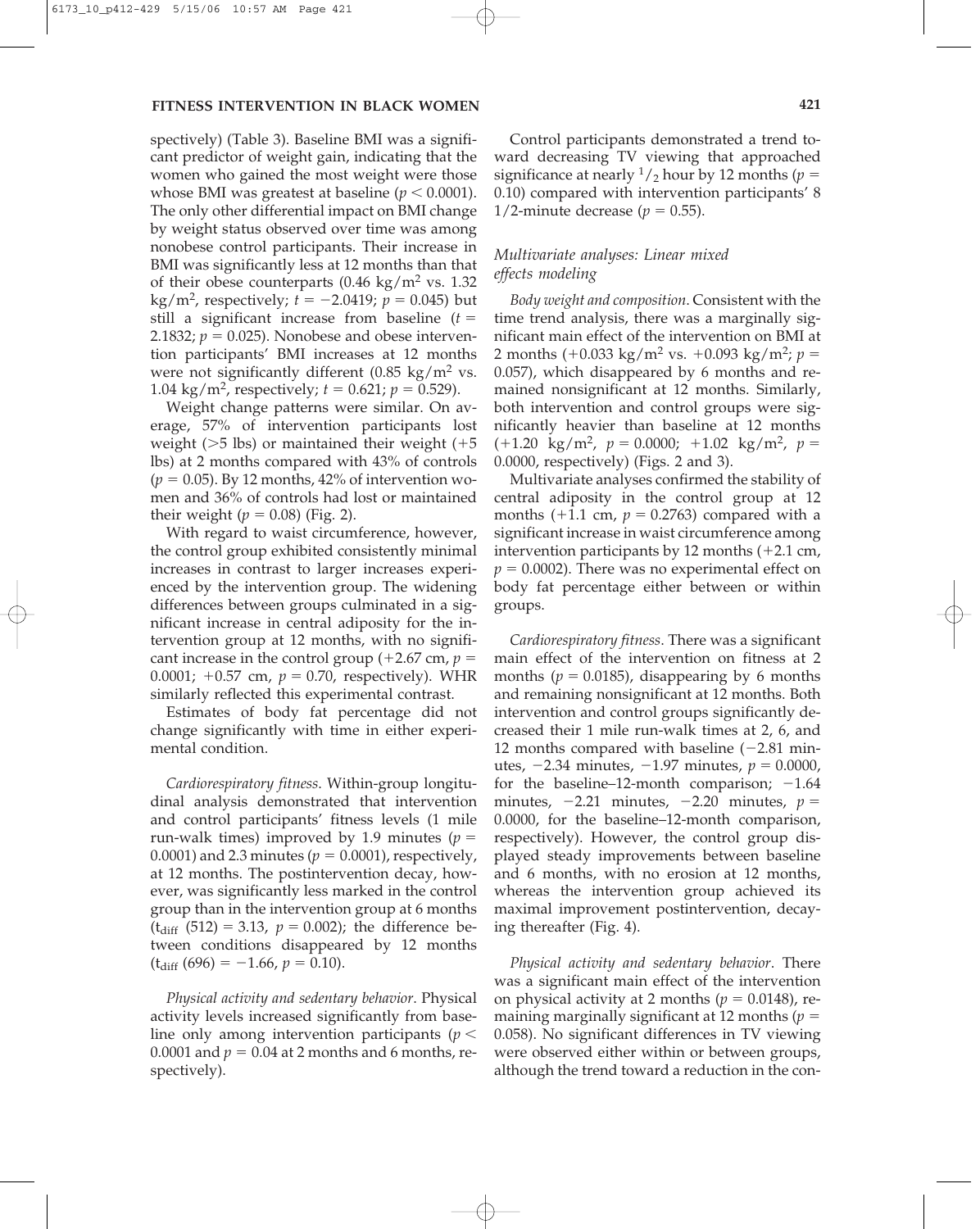

Groups varying in weight change (lbs); baseline to 2 months



# Groups varying in weight change (lbs); baseline to 12 months

**FIG. 2.** Comparing weight change for the intervention and control conditions at 2 and 12 months follow-up.

trol group's TV time, previously identified in the time trend analysis, was apparent  $(-0.13$  hour,  $p = 0.697$ ;  $-0.45$  hour,  $p = 0.125$ , respectively) (Fig. 5).

# **DISCUSSION**

The results of this study mirror those of fitnessrelated lifestyle change interventions engaging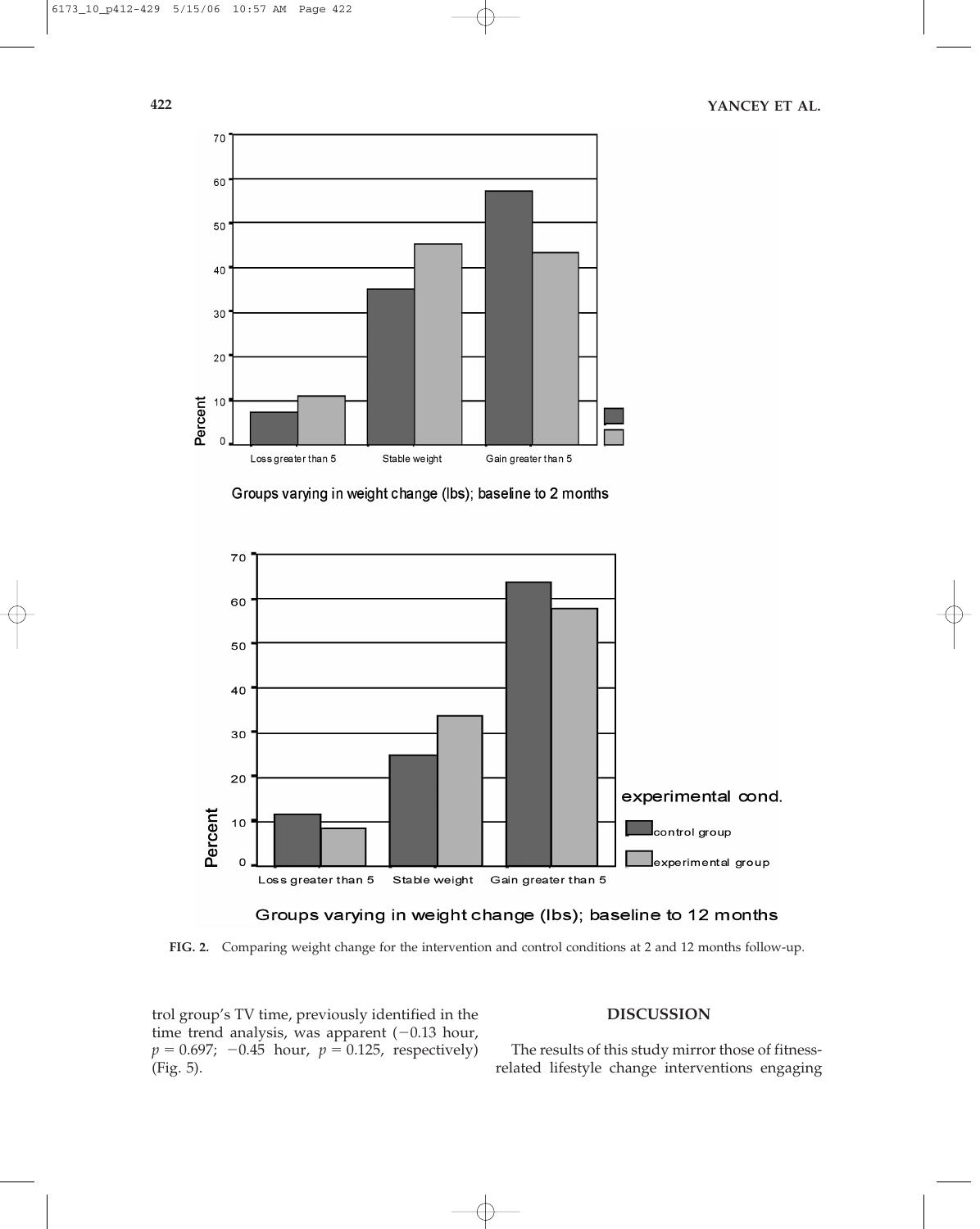

**FIG. 3.** (A) Mean BMI over four assessments, by condition. Total  $n = 171$  (92 intervention and 79 control) for those respondents having no missing values for all weight assessments. Pattern is similar to that tested in the mixed effects regression but includes fewer repsondents because only those respondents with no missing values for all weight assessments were included. (**B**) Mean weight over four assessments, by condition. Total  $n = 171$  (92 intervention and 79 control) for those respondents having no missing values for all weight assessments. Pattern is similar to that tested in the mixed effects regression but includes fewer respondents because only those respondents with no missing values for all weight assessments were included.

predominantly white women: significant but modest changes immediately postintervention, decaying with time thereafter. Research subjects under both conditions derived anthropometric and physiological benefits from their participation, especially during the active intervention phase. Participants in the intervention condition experienced a broader spectrum of early favorable changes in overall fitness (including body composition) than did participants in the control

condition. However, longer-term improvements favored the control participants. Their fitness levels gradually improved over time and stabilized, whereas those of intervention participants declined from their postintervention peak at 2 months. Controls also succeeded in defying aging-related (and, perhaps, secular) trends of increasing central adiposity with time, whereas intervention participants succumbed to those trends with significant increases in waist circum-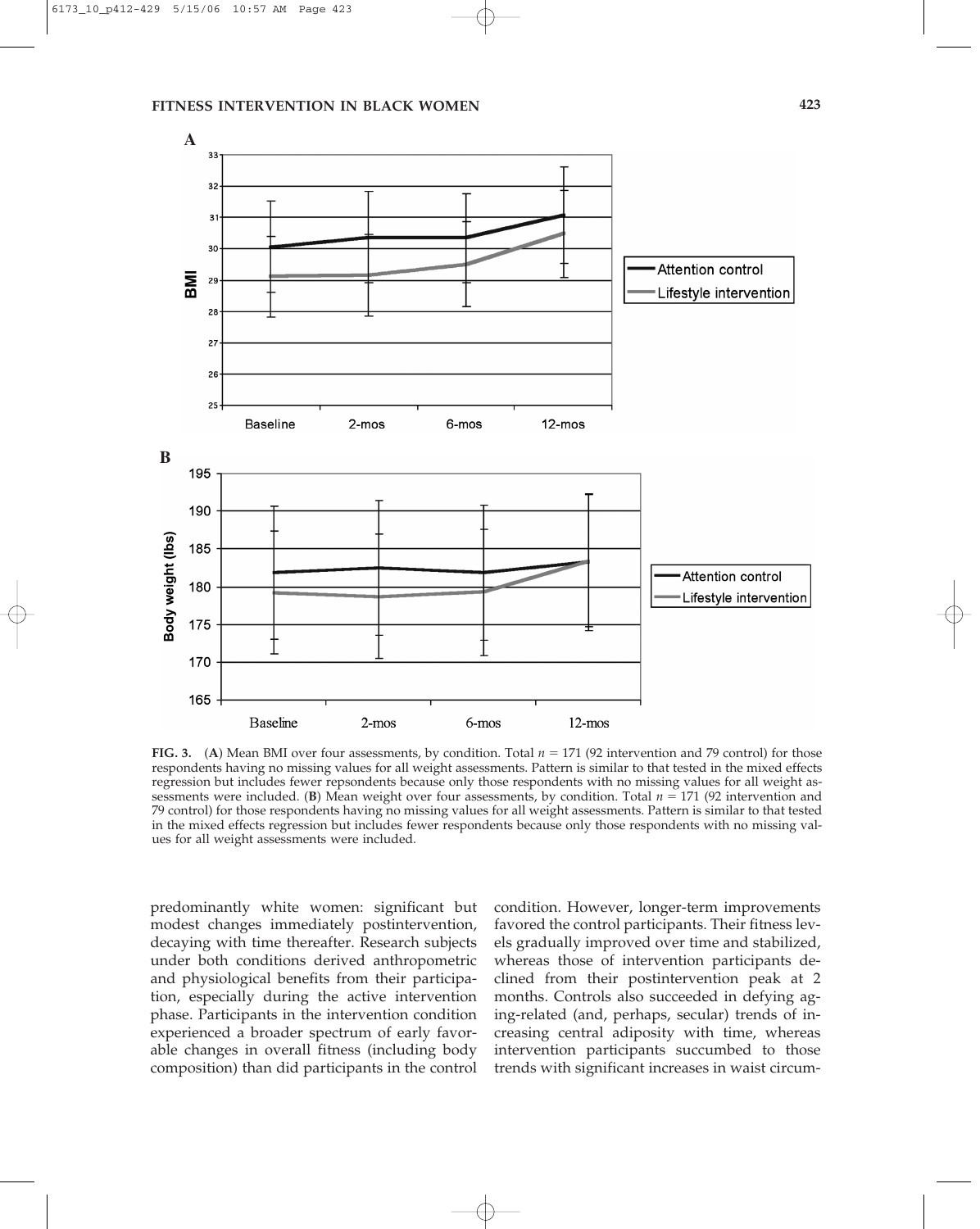

**FIG. 4.** Fitness: 1-mile run-walk times, by experimental condition.

ference after a year. Although many, if not most, of the participants may have had weight loss as an intended goal of participation, weight loss was not the focus of the intervention, nor was it featured in the marketing and promotion used to recruit participants.<sup>44</sup> Rather, the overall health, and specifically cancer-protective, benefits of increasing physical activity and fitness and of a nutritious diet were emphasized.

In contrast to most lifestyle change studies, a substantive economic environmental intervention was offered to participants in both conditions, namely, the incentive of a free gym membership. Although this incentive was selected to prevent the overall and differential attrition attendant to most lifestyle change interventions in ethnic minority populations and to create a level playing field in terms of access to exercise facilities, it was likely a more sustainable intervention in the long term than the educational and social support experimental condition.

In addition, the similarities of this attention control condition to the intervention condition (presentation of ethnic-specific data, fostering rapport and social support between participants through group delivery in cohorts, interactive educational approach using multimedia ethnically targeted materials, inclusion of ethnically matched guest, and staff role models) likely constituted a more substantive social environmental intervention than the social support intervention component in the experimental contrast (free membership for female friend or family member).

Thus, the control group's study benefits were more sustained than those of the intervention group, although they took longer to achieve in the absence of the content-specific intervention. It is possible that the initiative involved in having to figure it out for themselves produced more individually tailored and relevant change strategies that were more sustainable. The minor differences between conditions may also be attributable to dietary influences, but that discussion is beyond the scope of this paper. It is likely that a second experimental contrast with secular trends in this population (null control) would have permitted demonstration of a more substantial experimental effect of the intervention package (educational, social, and economic) on overall fitness, particularly central adiposity and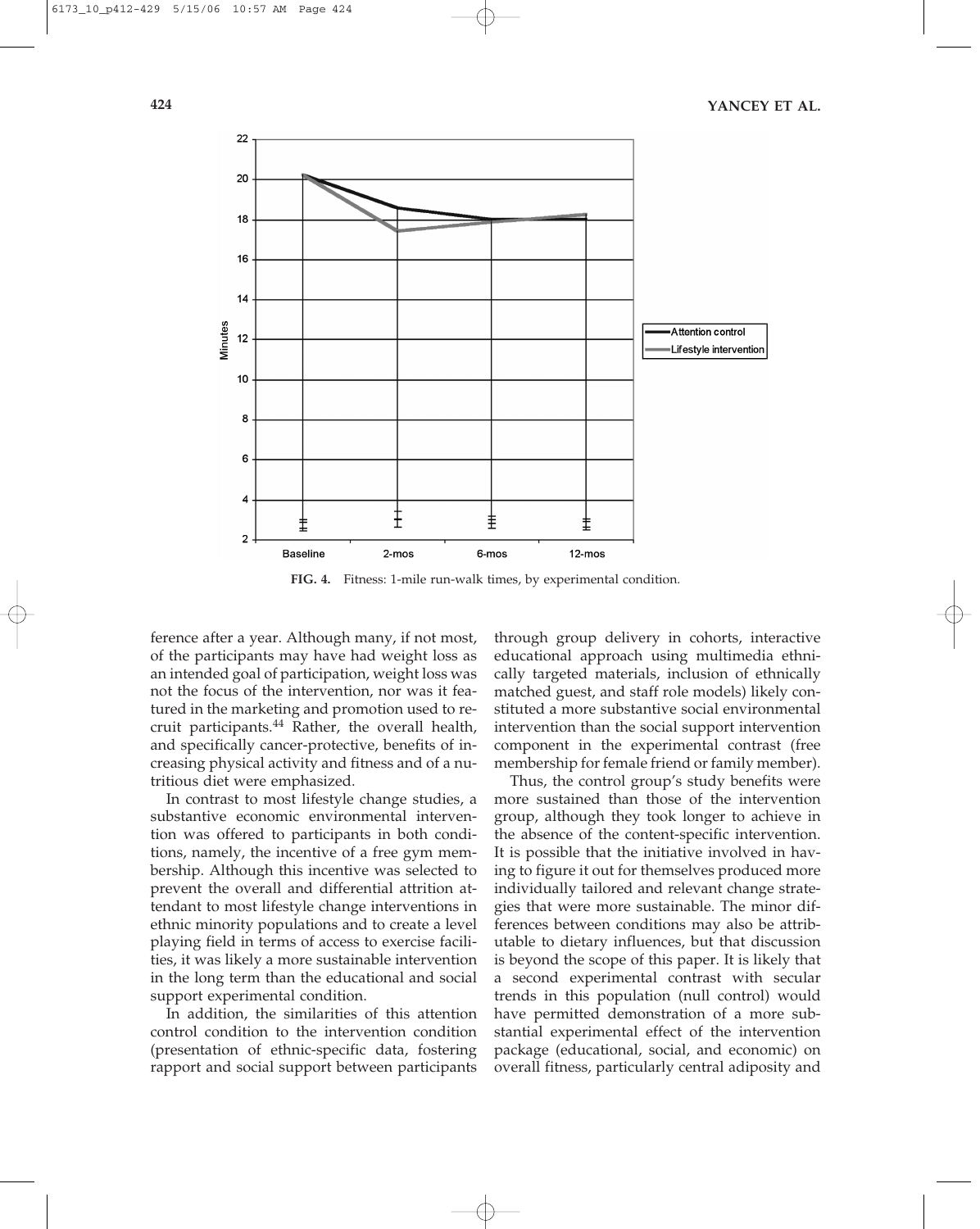

**FIG. 5.** Self-reported physical activity level, by experimental condition.

cardiorespiratory fitness. An attention control condition that did not include a gym membership incentive would likely also have enhanced the experimental contrast, if attrition could have been prevented by other means.

The effects of the study may have been understated because our unanticipated recruitment success meant that a substantial portion of the sample had their baseline data collected 3–7 months before beginning classes. As noted earlier, those whose data were collected within 2 months of their attendance at the first class lost more/gained less weight, suggesting that the longer delays were associated with more weight gain, and, thus, their true preintervention baseline weights were higher than the ones recorded for them. Because participants with longer delays were essentially evenly divided between intervention and control groups, this probably did not influence the magnitude of the experimental effect but may have affected the magnitude of changes in body composition from baseline for both groups. This is one explanation for why the increase in cardiorespiratory fitness in both groups from baseline to 12 months was not paralleled by significant decreases in BMI, body fat percentage, or waist circumference from baseline. Alternatively, the stabilization of waist circumference in the control group and increased cardiorespiratory fitness in both groups may reflect the influence of moderate increases in physical activity, without marked changes in energy balance.

The inclusion of strength or resistance training as a key component of the intervention sessions is consistent with our likely outcome of exerciseinduced gains in muscle mass at the expense of body fat, with no substantial weight change. Given the study incentive of the free gym membership and the novelty of weight training for many women at that time, participants in both conditions may have preferentially engaged in resistance activity vs. the more monotonous and perhaps demanding aerobic activity. (One other consideration was that the treadmills, which most women seemed to prefer to exercise cycles, elliptical cross-trainers, and stair climbers/aerobic steppers, were more continually occupied and, therefore, less accessible during peak attendance periods at this gym.) The improvement in fitness in both groups over the 12-month period in the face of weight gain could reflect higher levels of resistance training than aerobic activity. Unfortunately, electronically gathered utilization data from the health club for study participants was not available. Thus, we lost the opportunity to ascertain, for example, if increased gym attendance during the course of the year was more closely correlated with body composition changes than cardiorespiratory fitness changes (taking into account physical activity changes).

This study has additional limitations. Although there is merit in attempting to determine if there was a differential benefit of the intervention condition or a benefit of both conditions (commensurate with the effect on fitness) in ameliorating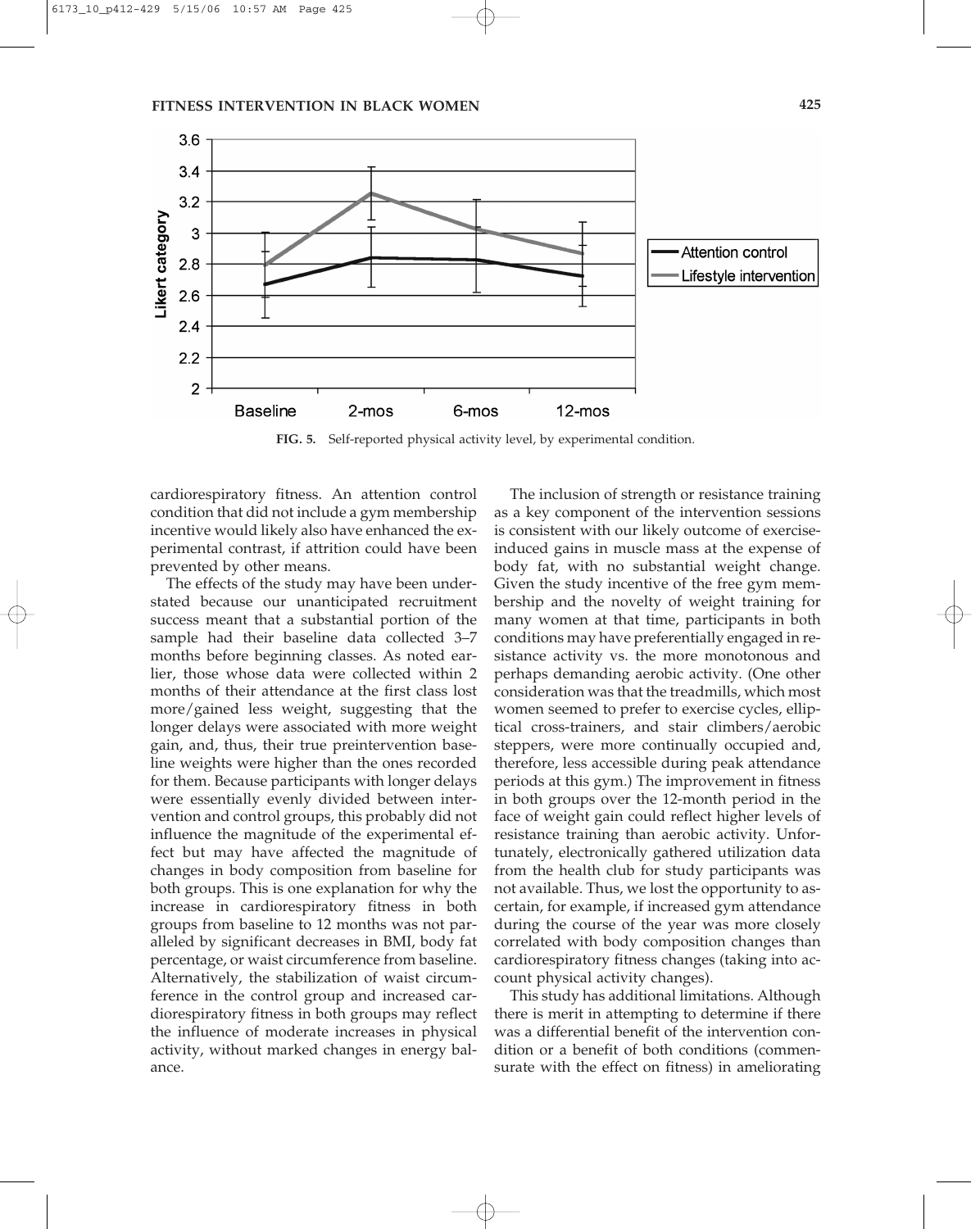central adiposity, measurement error may have impeded our ability to detect significant changes. Evaluation staff found it difficult to consistently identify the smallest and largest circumferences on the trunks of the mostly overweight/obese women. It is also likely that some women lost fat in both the waist and hip areas, retaining the same WHR, which would explain the significant finding for waist circumference but not for WHR. In summary, it was prudent to use multiple measures to assess the influence of the intervention on body composition, but it is not surprising that study effects on these parameters were modest.

Other limitations or constraints should be noted as well. The physical activity and inactivity measures were crude. Instruments more sensitive to intervention change now have demonstrated reliability and precision. However, the methodology of physical activity assessment at the time of study inception in 1996 was in some flux as a result of the recently released changes in physical activity recommendations by the Centers for Disease Control and Prevention (CDC)/American College of Sports Medicine  $(ACSM)^{29}$  and subsequently by the U.S. Department of Health and Human Services (DHHS), and sedentary behavior assessment was even less developed. These suboptimal measures and our failure to capture gym use constrain our disentangling the influences of resistance vs. aerobic exercise, or increased physical activity vs. decreased sedentary behavior, on our outcomes. Part of the experimental intervention was to have featured cooking demonstrations and samplings of healthy, tasty, and culturally compatible foods in the juice bar and kitchen. The gym proprietors effectively dismantled the kitchen, unfortunately, by the time of intervention initiation. This rendered the nutrition education component of the intervention relatively weak, without the opportunities for experiential learning (e.g., skills modeling, development, and rehearsal) of the exercise component and decreasing the likelihood of favorable changes in body composition. In addition, our 6-month retention was lower than at the 12 month assessment because of a bureaucratic error in the university accounting department that delayed mailing of the \$50 incentive payment. (We addressed this by supplying the checks on-site immediately on completion of the 12-month assessment.)

Unfortunately, these latter issues underscore the many challenges of working in ethnic minority communities.<sup>29</sup> The very collaborations, such as the public-private partnership with a small minority-owned business established here, that facilitate seamless recruitment, intervention delivery, and study retention are fraught with unanticipated challenges threatening the integrity of the study. Gains in external validity often compromise internal validity. In fact, the gym closed for business within 1 month of our completing the 12-month assessments on our last study cohort of 60 women. The tenure of small, minorityowned businesses is not long in large, high costof-living urban areas. The gym's viability for the entire, nearly 8-year duration of the EECL and Fitness Funatics $29$  (predecessor) and FCF studies was fortuitous because there was no comparable health club (marketed and promoted through media, decor, and staff training to women; diverse with regard to ethnicity and age; blackowned; located centrally to the city's black communities, given the substantial ethnic segregation of even affluent blacks compared with Latinos and Asian Americans) in Los Angeles at that time.

The findings of this study underscore the need for multilevel social ecological intervention, i.e., organizational practice and legislative policy changes targeting the physical and sociocultural environments, as well as educational and economic ones targeting the individual, particularly in underserved populations with many barriers to active leisure participation.<sup>55</sup> These findings also have health policy implications in that a commonly identified obesity control policy is employer-subsidized or medical care insurer-subsidized health club memberships. FCF data suggest that among highly motivated women (i.e., our middle-income study volunteers), a free membership can produce only very modest sustainable changes in overall fitness and physical activity at best. The likelihood, then, that lower-cost memberships alone will produce sustainable change in the much less motivated and affluent individuals comprising the general population is remote. This parallels evidence from the worksite fitness intervention literature that on-site fitness facilities and physical activity programs are used primarily by leaner, already less sedentary men.<sup>56,57</sup>

Perhaps another substantive achievement of this project was to demonstrate that a large sample of a heretofore difficult to reach population, namely, healthy (at least, asymptomatic), adult African American women could be successfully recruited to an ambitious 8-week lifestyle change program<sup>44</sup> and followed for 12 months with an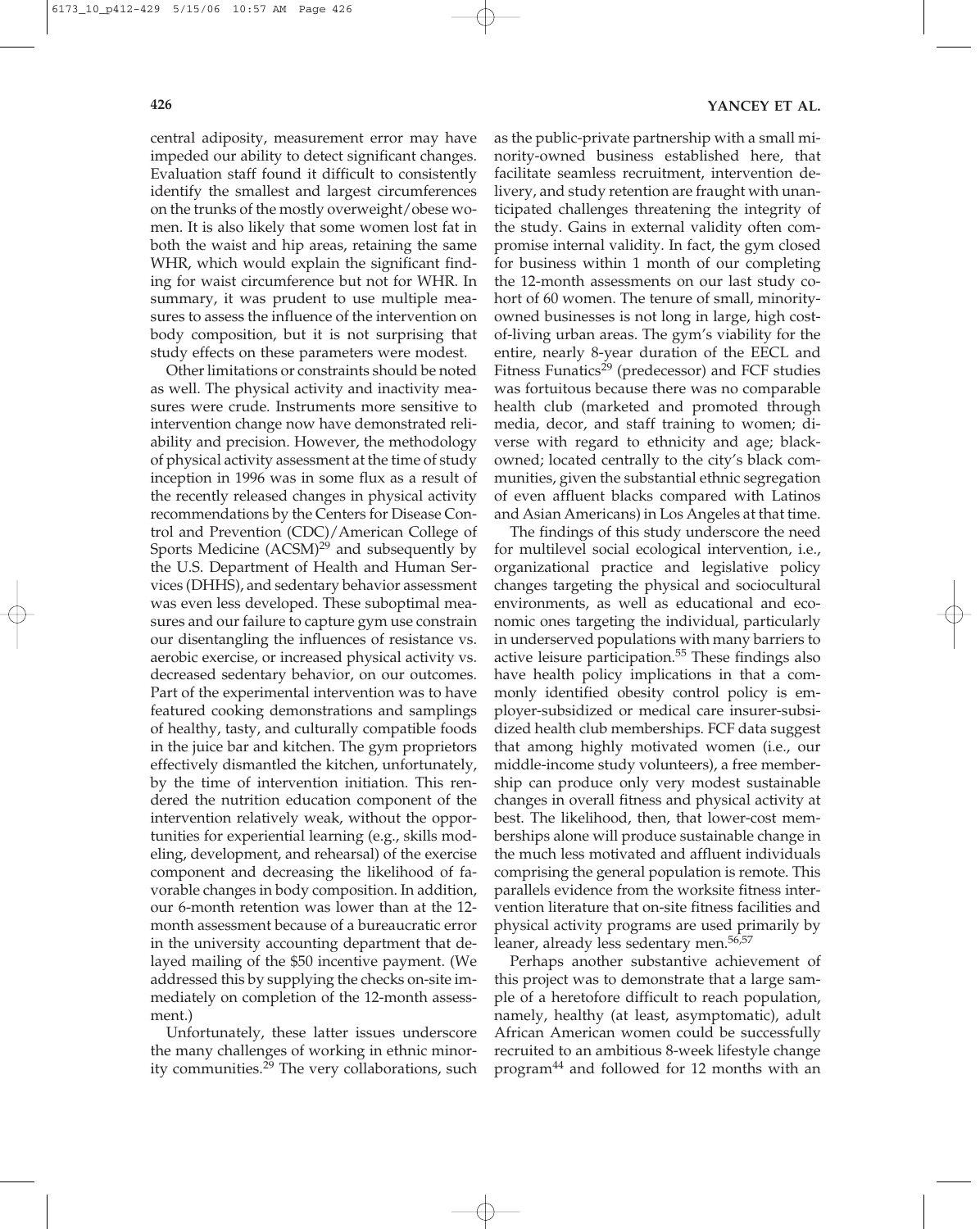# **FITNESS INTERVENTION IN BLACK WOMEN 427**

acceptable 70%–72% retention rate. Future investigations of the potential health impact of lifestyle change programs targeted to healthy African American women can build on these findings to further illuminate the factors governing effective recruitment and retention and the major influences on fitness-related lifestyle change in this understudied population. However, our obesogenic, or obesity-producing, postmodern environment undermines any progress that might be achieved through individual level interventions (those aimed primarily at inducing changes in the individual) without the corresponding institution of structural or systemic changes in that individual's social, physical, or economic environments. Practical strategies for ameliorating the obesogenic features of today's environment must be a focus of research and policy attention, particularly in underserved communities.

#### **CONCLUSIONS**

This multilevel, culturally targeted lifestyle change intervention succeeded in recruiting a large sample of 366 predominantly overweight, middle-income African American women and retaining them through 1 year of follow-up assessment at a level sufficient to lend reasonable confidence to the results. The intervention produced significant, modest, but mostly short-lived improvements in overall fitness. The experimental contrast did not permit a test of the apparently more potent intervention component, the economic incentive of a free gym membership, which was offered to all study participants. However, this incentive was likely a key ingredient in the success of the recruitment, intervention delivery, and retention of this high-risk, underserved, and understudied population.

#### **ACKNOWLEDGMENTS**

We are grateful to Dr. Roshan Bastani, Coen Bernhaards, Alex Ellis, Dr. Patricia Ganz, Jamie Hill, Michael Jackson, and Gerard Short of Jack's Fitness and Training Center, Carolyn Jones, Octavia Miles, Danielle Osby, Dr. Carolyn Rowley, Genaro Sandoval, Dr. Anne Staveren, Evelyn Tucker, Mildred Wilson, and the Association of Black Women Physicians for their contributions to the conduct of this research or writing of this paper.

#### **REFERENCES**

- 1. Colditz G, Mariani A. The cost of obesity and sedentarism in the United States. In: Bouchard C, ed. Physical activity and obesity. Champaign, IL: Human Kinetics, 2000:vii, 400.
- 2. Koplan JP, Dietz WH. Caloric imbalance and public health policy. JAMA 1999;282:1579.
- 3. Mokdad AH, Serdula MK, Dietz WH, Bowman BA, Marks JS, Koplan JP. The spread of the obesity epidemic in the United States, 1991–1998. JAMA 1999; 282:1519.
- 4. National Institutes of Health, NHLBI. Clinical guidelines on the identification, evaluation, and treatment of overweight and obesity in adults—The evidence report. National Institutes of Health. Obes Res 1998;6(Suppl 2):51S.
- 5. Kuczmarski RJ, Flegal KM, Campbell SM, Johnson CL. Increasing prevalence of overweight among U.S. adults. The National Health and Nutrition Examination Surveys, 1960 to 1991. JAMA 1994;272:205.
- 6. Myers HF, Kagawa-Singer M, Kumanyika SK, Lex BW, Markides KS. Behavioral risk factors related to chronic diseases in ethnic minorities. Health Psychol 1995;14:613.
- 7. McGinnis JM, Foege WH. Actual causes of death in the United States. JAMA 1993;270:2207.
- 8. Pi-Sunyer FX. Health implications of obesity. Am J Clin Nutr 1991;53(Suppl 6):1595S.
- 9. Kumanyika S. Obesity in black women. Epidemiol Rev 1987;9:31.
- 10. Satia-Abouta J, Galanko JA, Potter JD, Ammerman A, Martin CF, Sandler RS. Associations of total energy and macronutrients with colon cancer risk in African Americans and whites: Results from the North Carolina colon cancer study. Am J Epidemiol 2003;158:951.
- 11. Adderley-Kelly B, Williams-Stephens E. The relationship between obesity and breast cancer. Association of Black Nursing Faculty (ABNF) J 2003;14:61.
- 12. Horn-Ross PL, John EM, Canchola AJ, Stewart SL, Lee MM. Phytoestrogen intake and endometrial cancer risk. J Natl Cancer Inst 2003;95:1158.
- 13. Brown LM, Gridley G, Pottern LM, et al. Diet and nutrition as risk factors for multiple myeloma among blacks and whites in the United States. Cancer Causes Control 2001;12:117.
- 14. Kolonel LN, Henderson BE, Hankin JH, et al. A multiethnic cohort in Hawaii and Los Angeles: Baseline characteristics. Am J Epidemiol 2000;151:346.
- 15. Stevens J. Obesity and mortality in African Americans. Nutr Rev 2000;58:346.
- 16. Calle EE, Thun MJ, Petrelli JM, Rodriguez C, Heath CW Jr. Body mass index and mortality in a prospective cohort of U.S. adults. N Engl J Med 1999;341:1097.
- 17. Satcher D. Remarks from David Satcher, M.D., Ph.D., Assistant Secretary for Health and Surgeon General. Nutr Rev 2001;59(3 Pt 2):S7.
- 18. Pescatello LS, VanHeest JL. Physical activity mediates a healthier body weight in the presence of obesity. Br J Sports Med 2000;34:86.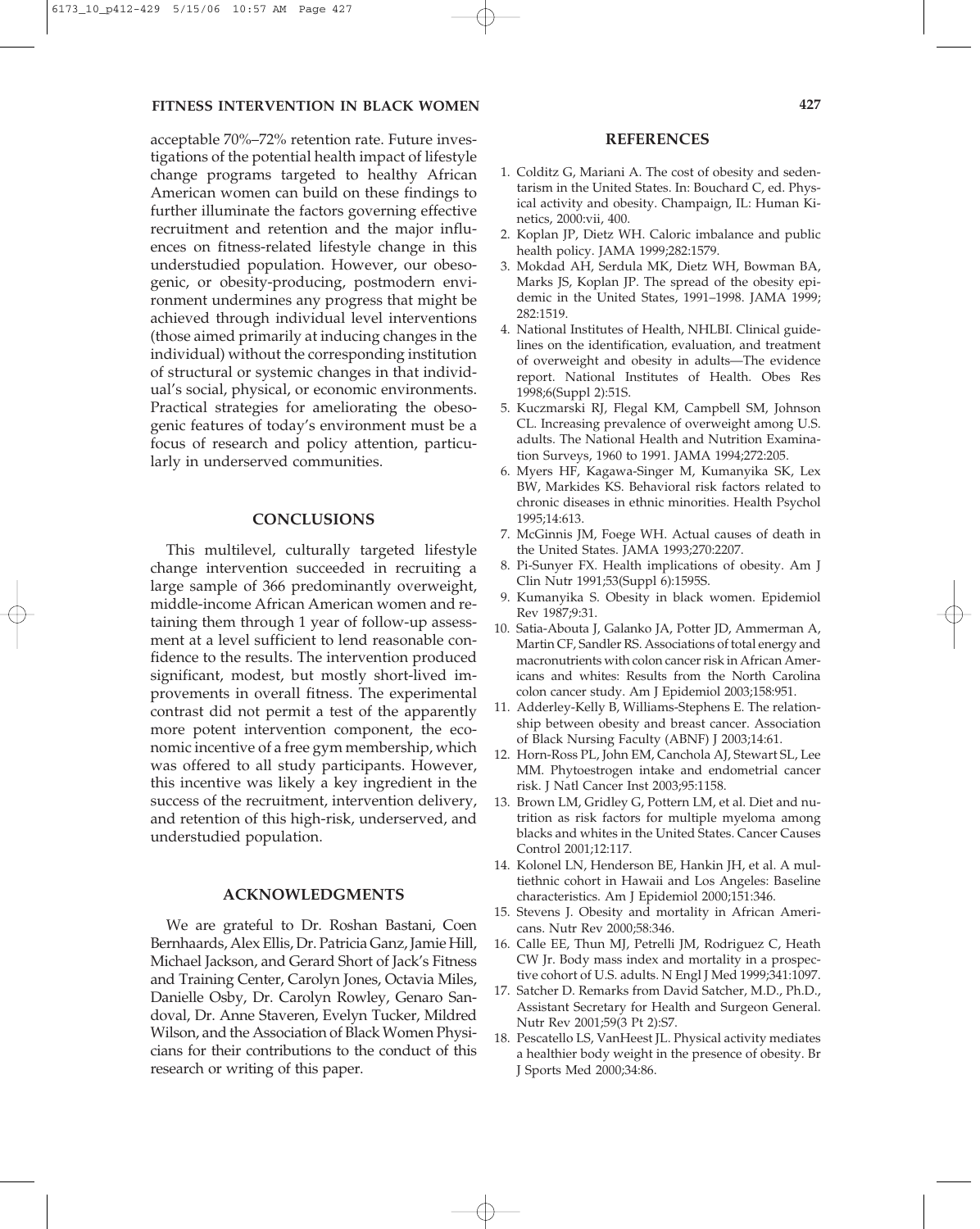- 19. Hill JO, Thompson H, Wyatt H. Weight maintenance: What's missing? J Am Diet Assoc 2005;105(5 Suppl 1):S63.
- 20. Donnelly JE, Smith B, Jacobsen DJ, et al. The role of exercise for weight loss and maintenance. Best Pract Res Clin Gastroenterol 2004;18:1009.
- 21. Hu FB, Willett WC, Li T, Stampfer MJ, Colditz GA, Manson JE. Adiposity as compared with physical activity in predicting mortality among women. N Engl J Med 2004;351:2694.
- 22. Wang F, McDonald T, Champagne LJ, Edington DW. Relationship of body mass index and physical activity to health care costs among employees. J Occup Environ Med 2004;46:428.
- 23. Whitt MC, Kumanyika SK. Tailoring counseling on physical activity and inactivity for African-American women. Ethnic Dis 2002;12:S3-62.
- 24. Estabrooks PA, Lee RE, Gyurcsik NC. Resources for physical activity participation: Does availability and accessibility differ by neighborhood socioeconomic status? Ann Behav Med 2003;25:100.
- 25. Powell LM, Slater S, Chaloupka FJ. The relationship between community physical activity settings and race, ethnicity, and SES. Evidence-Based Prev Med 2004;1:135.
- 26. Friedenreich CM. Physical activity and cancer prevention: From observational to intervention research. Cancer Epidemiol Biomarkers Prev 2001;10:287.
- 27. Corbin CB, Pangrazi RP, Franks BD. Definitions: Health, fitness, and physical activity. President's Council on Physical Fitness and Sports Research Digest. Series 3, No. 901–8, March 2000.
- 28. Gibson CA, Kirk EP, LeCheminant JD, Bailey BW Jr., Huang G, Donnelly JE. Reporting quality of randomized trials in the diet and exercise literature for weight loss. BMC Med Res Methodol 2005;5:9.
- 29. Yancey AK, Ortega AN, Kumanyika SK. Effective recruitment and retention of minority research participants. Annu Rev Public Health 2006;27:1.
- 30. Banks-Wallace J, Conn V. Interventions to promote physical activity among African American women. Public Health Nurs 2002;19:321.
- 31. Yanek LR, Becker DM, Moy TF, Gittelsohn J, Koffman DM. Project Joy: Faith-based cardiovascular health promotion for African American women. Public Health Rep 2001;116(Suppl 1):68.
- 32. Racette SB, Weiss EP, Obert KA, Kohrt WM, Holloszy JO. Modest lifestyle intervention and glucose tolerance in obese African Americans. Obes Res 2001;9:348.
- 33. Wing RR. Maintenance of behavior change in cardiorespiratory risk reduction: Introduction to Proceedings from the National Heart, Lung, and Blood Institute Conference. Health Psychol 2000;19(Suppl 1):3.
- 34. Jeffery RW, Drewnowski A, Epstein LH, et al. Longterm maintenance of weight loss: Current status. Health Psychol 2000;19(Suppl 1):5.
- 35. Kumanyika SK, Van Horn L, Bowen D, et al. Maintenance of dietary behavior change. Health Psychol 2000;19(Suppl 1):42.
- 36. Marcus BH, Dubbert PM, Forsyth LH, et al. Physical activity behavior change: Issues in adoption and maintenance. Health Psychol 2000;19(Suppl 1):32.
- 37. Kumanyika S. Obesity treatment in minorities. In: Stunkard AJ, ed. Obesity: Theory and therapy, 3rd ed. New York: Guilford Publications, Inc., 2001:xiii, 377.
- 38. Kumanyika SK, Shults J, Fassbender J, et al. Outpatient weight management in African Americans: The Healthy Eating and Lifestyle Program (HELP) study. Prev Med 2005;41:488.
- 39. Booth SL, Sallis JF, Ritenbaugh C, et al. Environmental and societal factors affect food choice and physical activity: Rationale, influences, and leverage points. Nutr Rev 2001;59(3 Pt 2):S21.
- 40. Stokols D. Establishing and maintaining healthy environments. Toward a social ecology of health promotion. Am Psychol 1992;47:6.
- 41. Breslow L. Social ecological strategies for promoting healthy lifestyles. Am J Health Promot 1996;10:253.
- 42. Yancey A, McCarthy WJ, Leslie J. Recruiting African American women to community-based health promotion research. Am J Health Promot 1998;12: 335.
- 43. Siegel JM, Yancey AK, McCarthy WJ. Overweight and depressive symptoms among African American women. Prev Med 2000;31:232.
- 44. Yancey AK, Miles OL, McCarthy WJ, et al. Differential response to targeted recruitment strategies to fitness promotion research by African American women of varying body mass index. Ethnic Dis 2001; 11:115.
- 45. American College of Sports Medicine. Guidelines for exercise testing and prescription, 4th ed. Philadelphia: Lea & Febiger, 1991.
- 46. Yancey AK, Tanjasiri SP, Klein M, Tunder J. Increased cancer screening behavior in women of color by culturally sensitive video exposure. Prev Med 1995; 24:142.
- 47. Yancey AK, Walden L. Stimulating cancer screening among Latinas and African American women. A community case study. J Cancer Educ 1994;9:46.
- 48. Wagner DR, Heyward VH, Kocina PS, Stolarczyk LM, Wilson WL. Predictive accuracy of BIA equations for estimating fat-free mass of black men. Med Sci Sports Exerc 1997;29:969.
- 49. Segal KR, Van Loan M, Fitzgerald PI, Hodgdon JA, Van Itallie TB. Lean body mass estimation by bioelectrical impedance analysis: A four-site cross-validation study. Am J Clin Nutr 1988;47:7.
- 50. Paffenbarger RS Jr., Hyde RT, Wing AL, Hsieh CC. Physical activity, all-cause mortality, and longevity of college alumni. N Engl J Med 1986;314:605.
- 51. Kohrt WM, Malley MT, Dalsky GP, Holloszy JO. Body composition of healthy sedentary and trained, young and older men and women. Med Sci Sports Exerc 1992;24:832.
- 52. Verbeke G, Molenberghs G. Linear mixed models for longitudinal data. New York: Springer, 2000.